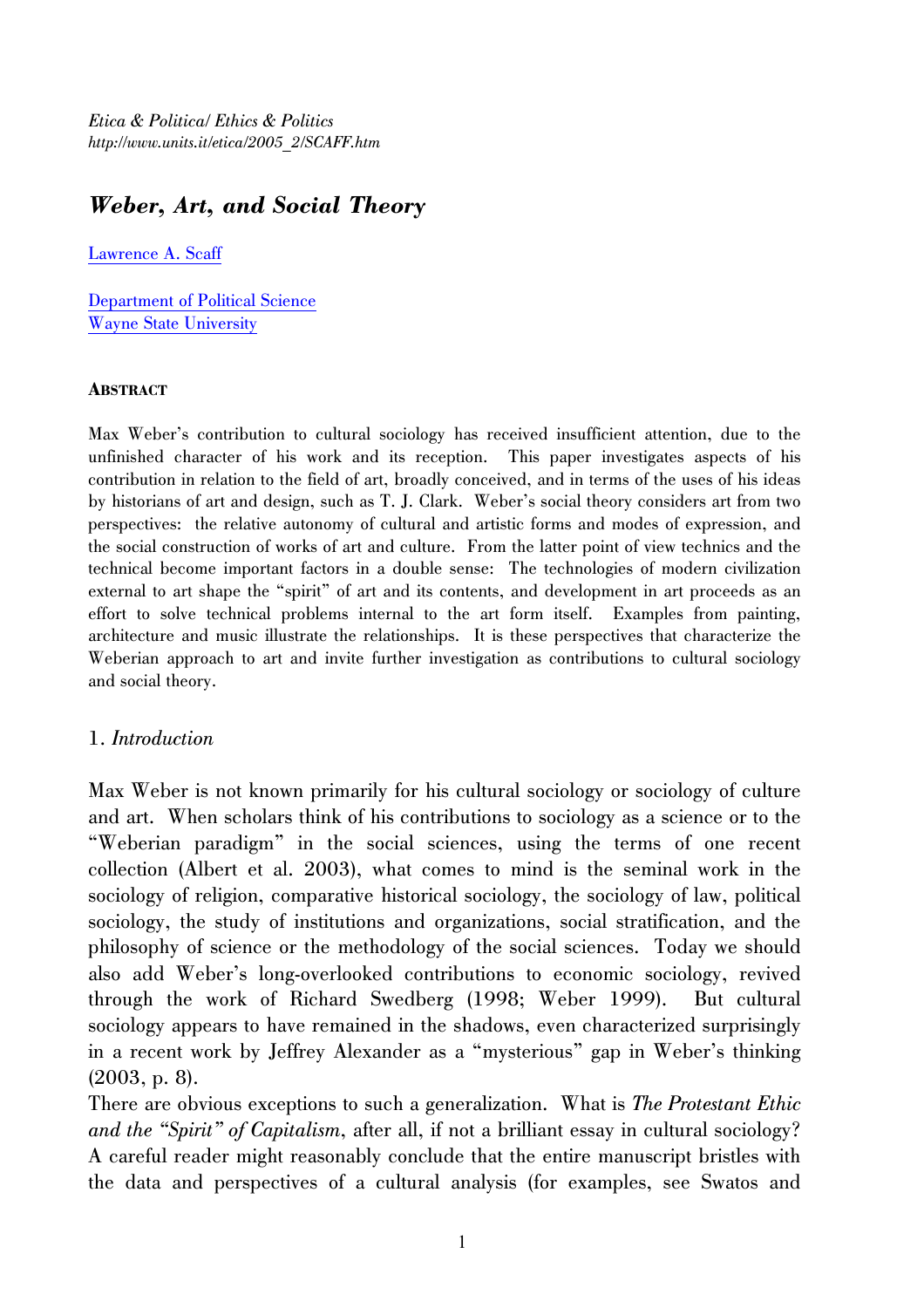<span id="page-1-0"></span>Kaelber 2005). Then there are the partial sociologies of the cultural field: the investigation of music, for instance, where Weber's unfinished manuscript has increasingly attracted attention (Weber 1958, Braun 1992, Schießl 1998; de la Fuente 2004); or the example of Weber's interest in literature and literary modernism (Weiller 1994; Kiesel 1994; Whimster 1999). With respect to the former, Weber's essay on music is to be sure still a fragment, a limited historical and comparative sociological study of one aspect of culture that defies ready-made categories and facile systematization. But it signals a preoccupation of Weber's that finds expression in central aspects of his work. Concerning the latter, there is ample basis in his writings for investigating a range of engaging topics, an undertaking that has barely begun. One might say the true mystery is that there should be any mystery at all about Weber's contributions to a cultural sociology or a science of culture. ([1](#page-19-0))

In one sense the perception of an alleged "gap" or absence might be considered an artifact of a particular kind of reception-history that emphasized the *Collected Essays in the Sociology of Religion* (especially Talcott Parsons' translation of *The Protestant Ethic*) and the first part of *Economy and Society*. It is true that as he took up the tasks of editing the *Grundriss der Sozialökonomik* after 1909, of which *Economy and Society* was a small section, Weber increasingly turned away from the terminology of what he referred to as "cultural science" (*Kulturwissenschaft*) to a different kind of language emphasizing the interpretive understanding of social action and processes of sociation or *Vergesellschaftung* in different social orders. This is already apparent in the key transitional text, "Some Categories of Interpretive Sociology" (Weber 1913b, 1981), where the notion of a cultural science is reformulated through a concern with *verstehende* sociology and its basic categories (e.g., social action, exchange, conflict, association, institution, organization, legitimate domination), its relationship to other sciences such as psychology; and its distinctive methodological problems (e.g., the ideal type, adequate causation, conceptions of "rationality"). This turn of thought is a preview for *Economy and Society*, in which the topics of the partial (and unfinished) sociologies of religion, law, bureaucracy, domination, and the like are treated in detail. Thus, a skeptic might conclude that while "culture" remains important, from the standpoint of a such a division of subject matter, a "cultural sociology" or a sociology *of culture as such* would appear to be far too general to provide much clarity or direction. The sociology of religion itself would have to be a sub-category of such an allencompassing abstraction.

We should remember, however, that the emphasis Weber placed on social science as a "cultural science" or *Kulturwissenschaft* was central to his reflections on scientific knowledge and method in his programmatic essay, "The 'Objectivity' of Knowledge in Social Science and Social Policy" (1904b). Working through the problem of the "economic interpretation of history" and the base/superstructure model of explanation drawn from Marx's work, that essay was an effort to spell out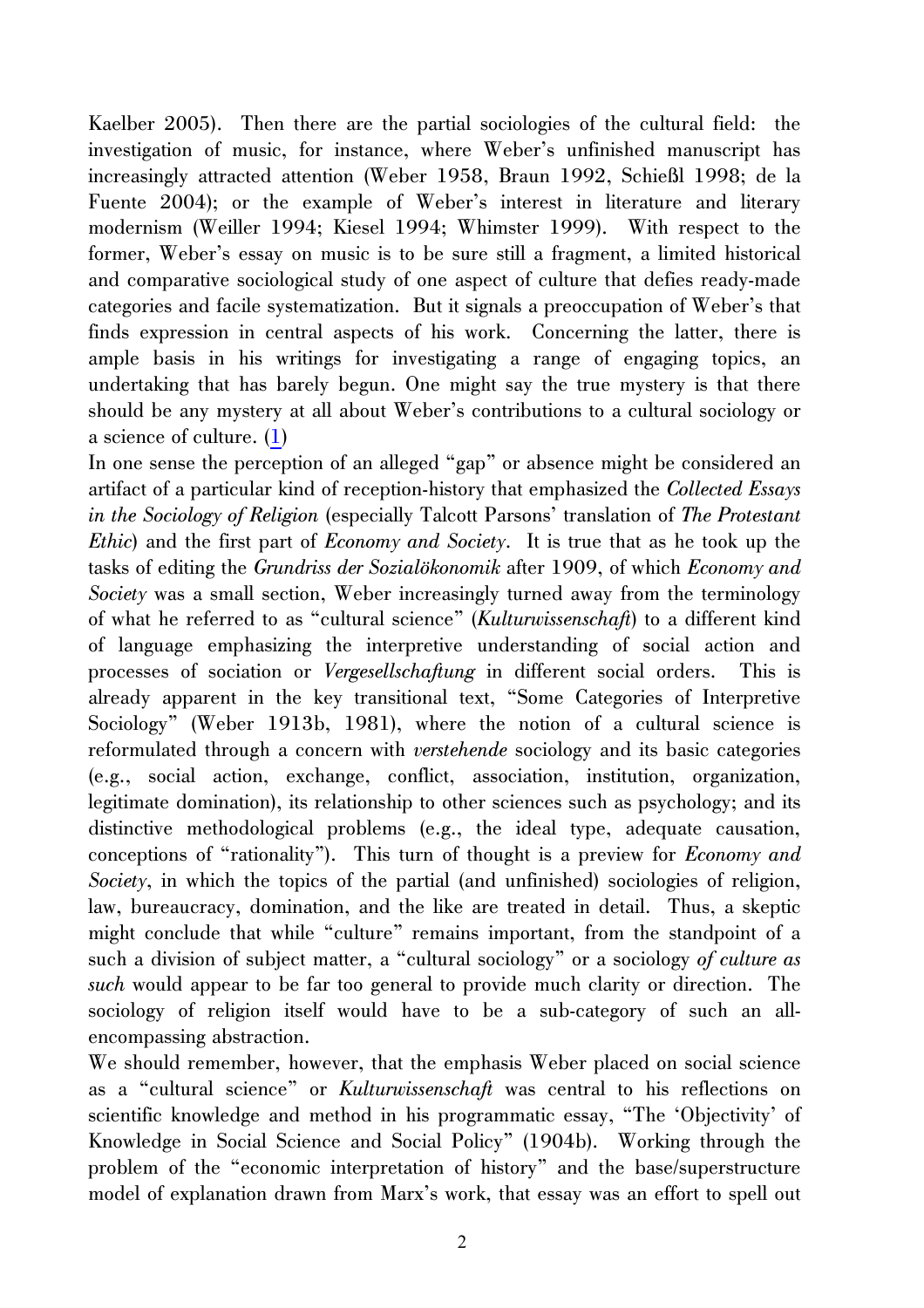the presuppositions for a cultural science that must take into account the intended meanings of actor-subjects, the cultural significance of problems, and the culturally conditioned perspectives of the observer. The concept of "culture" itself was subjected to careful scrutiny, as I have suggested previously (Scaff 1994), as were the methodological underpinnings for any cultural science. These views then carried over to major parts of Weber's best-known work, such as the problematic of *The Protestant Ethic and the "Spirit" of Capitalism* (1904-05) and the important synthetic "Introduction" to the *Collected Essays in the Sociology of Religion*, the three-volume *Gesammelte Aufsätze zur Religionssoziologie* published in 1920.

It is important to note too that Weber's mature sociology was centrally concerned with adjudicating the issue of what has been called "cultural meaning" as related to "structural forces," appropriately illustrated by the famous metaphor in his chapter on the economic ethics of the world religions: «Not ideas, but material and ideal interests, directly govern men's conduct. Yet very frequently the "world images" that have been created by "ideas" have, like switchmen, determined the tracks along which action has been pushed by the dynamic of interest» (Weber 1946, p. 280).

Pursuing the problem of the relationship between cultural meaning and socioeconomic structure, to stay with our example from modern sociology, it is noteworthy that when Alexander outlines the criteria for his preferred "strong program" in cultural sociology, the three general principles he puts forward to define the program are already found embedded Weber's work: first, the claim for cultural autonomy or the relative autonomy of culture, so central to the thematic of *The Protestant Ethic*; second, the affirmation of a hermeneutic or "interpretive" reconstruction of social texts; and third, the insistence on focusing not so much on collective abstractions, such as "society" generally considered, but on particular social actors and the "meaning" attached to their actions by themselves and others (Alexander 2003, pp. 13-14).

Important aspects of Weber's thought should be placed in precisely such an intellectual and scientific context. In this essay I propose to pursue this "cultural" dimension of Weber's science of society, exploring some of the possibilities for developing his thinking as a contribution to cultural sociology, filling in the alleged "gap," so to speak. Within the larger domain of cultural sociology, I propose to focus attention particularly on selected aspects of art (the term *Kunst* in Weber's usage) or the fine arts, as one could say in English, an amorphous notion that includes the painting and the visual arts, sculpture and the plastic arts, design, applied art (that is, *angewandte Kunst*) and architecture or the art of building. I shall do so by considering as a starting point the uses of Weber's ideas in a location where we might not expect to find them at all, namely, among contemporary historians of art and design. In tracing their concerns in Weber's writings and experience, I shall suggest that he approached the questions about "culture" in two different ways, one quite familiar to us and the other less well known. The first had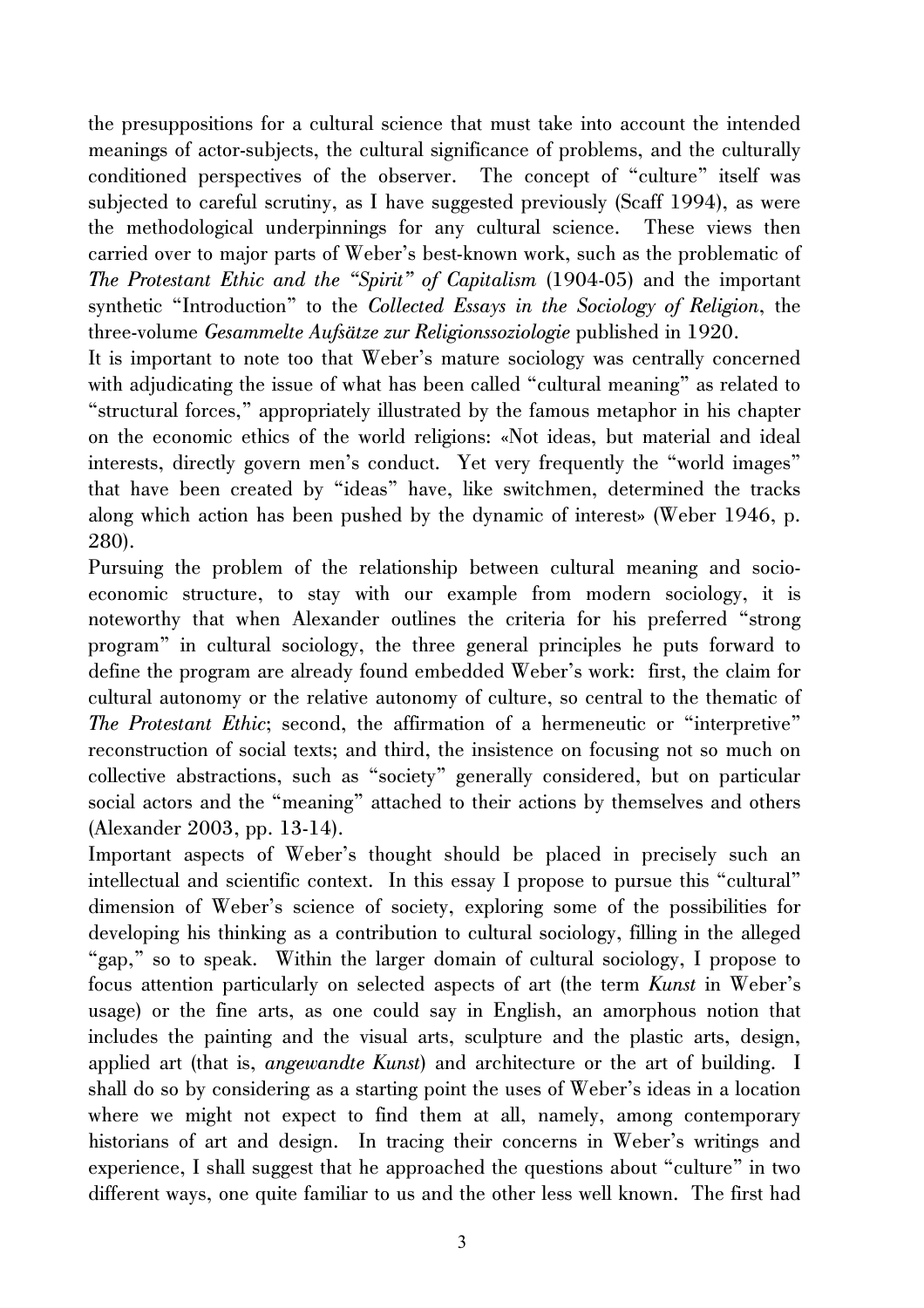to do with the relative "autonomy" of culture, using today's terminology, and the second dealt with the reverse hypothesis, so to speak: the social forces that determined or contributed to the development of what Weber referred to as the "contents of culture." Weber probably devoted more pages of his writings to the former notion, and yet the latter and less familiar perspective holds at least equal promise for setting forth a comprehensive and vital cultural sociology. Exploring both of these thematics and perspectives illuminates the entire terrain appropriate to a Weberian cultural sociology.

## 2. *Weber in Art Criticism*

It seems curious that having been consigned to the mysterious in one current version of cultural sociology, Weber's ideas have attracted attention or have been appropriated and reworked in the writings of contemporary historians of art and design. One illustrative example is Michael Podro's important study of the "critical" historians of art, as he calls the group of visionaries that includes Alois Riegl, Heinrich Wölfflin and Erwin Panofsky, who laid the foundations for modern art history as an "empirical science." Podro acknowledges that it actually was Weber who first made this case when he credited Burckhardt's student and successor at Basel, Heinrich Wölfflin, with demonstrating the accomplishments of an analytic approach to cultural objects.

As Weber noted in the essay on "value freedom" from 1917, in a passage substantially modified from his initial formulation in the "Gutachten zur Werturteilsdiskussion" delivered at the *Verein für Sozialpolitik* (Weber 1913a, p. 129): «In the field of painting, the elegant unpretentiousness of the formulation of the problem [*Fragestellung*] in Wölfflin's *Klassische Kunst* is a quite outstanding example of the possibilities of empirical work».

This sentence is cited by Podro, and it is then followed in Weber's text by the elaboration of an essential methodological clarification: «The complete distinction between the evaluative sphere and the empirical sphere emerges characteristically in the fact that the application of a certain particularly "progressive" *technique* ["fortgeschrittenen" *Technik*] tells us nothing at all about the *aesthetic* value of a work of art. Works of art with an ever so "primitive" technique – for example, paintings made in ignorance of perspective – may aesthetically be absolutely equal to those created completely by means of a rational technique, assuming of course that the artist confined himself to tasks to which "primitive" technique was adequate. The creation of new techniques signifies primarily increasing differentiation and merely offers the *possibility* of increasing the "richness" of a work of art in the sense of an intensification of value [Wertsteigerung]. Actually it has often had the reverse effect of "impoverishing" the feeling for form [Formgefühl]. For the empirical-*causal* study of art, however, changes in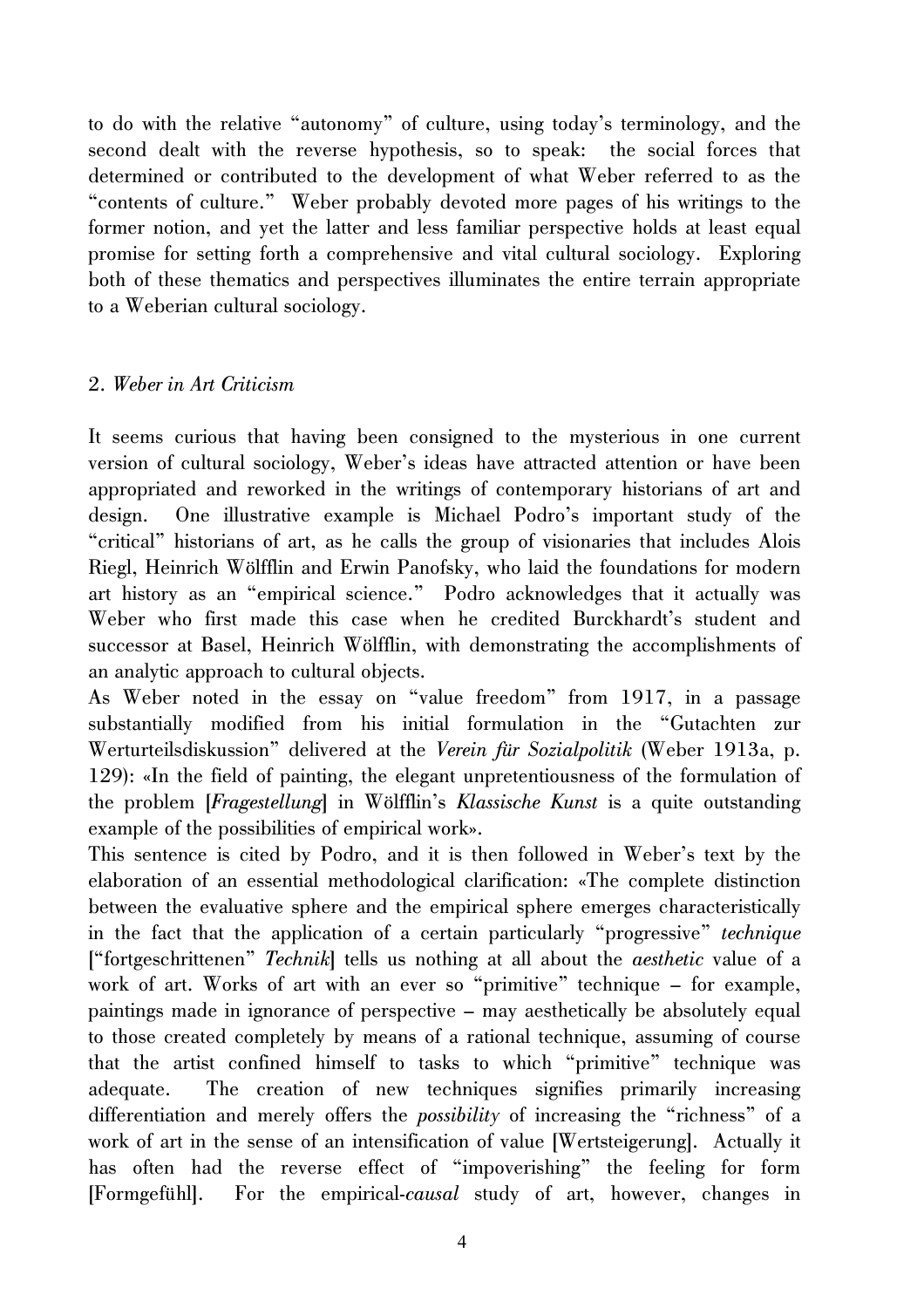<span id="page-4-0"></span>"technique" (in the highest sense of the word) are indeed the most important generally specifiable factors in the development of art (Weber 1949, p. 32; 1968a, p. 523; Podro 1982, p. 179; translation corrected according to the original).»

The problem-orientation at issue was methodological in two senses: it involved the interpretation of "technical progress" in the arts independent from *aesthetic* judgment of the value or worth of a work of art; and it raised the question of the importance of "technics" – the innovations in technique or the "technologies" of artistic production – as a material determinant of the work or the product of art. With respect to the former, Podro realizes, Weber's comments (and his own) are directed toward the old problem of subjectivity in aesthetic judgment, already present in Kant's and Hegel's writings on aesthetics, and addressed by Wölfflin through his paired formal concepts for understanding the development of style in art: linear/painterly (*malerisch*), plane/recession, closed/open form, multiplicity/unity, and absolute/relative clarity. ([2](#page-19-0)) Concerning that latter, Weber's brief remarks point to the issues associated with Marx's "so-called historical materialism" (using Weber's phrase) and the concept of *Technik* as a particular instrumentality or procedure for producing material goods, including the "goods" of art.

For Podro as an art historian, building upon Weber's observations, the point is to show that a merely causal account of development in art becomes insufficient in modern criticism, as is any claim to have found the "absolute" standpoint, such as the development of "technique," from which to determine "progress." From his point of view the challenge of clarifying the rational basis for critical judgment of the work of art, as encountered in Weber's formulation, is still the task for modern art criticism. That task cannot be carried forward through simple observation and accumulation of raw empirical data; it is a matter for methodological clarification of the conditions for "objective" critical judgment.

But the problem of the sociological *explanation* of the work of art remains. The work of art exists, we might say, and our question then takes a Kantian form: *How is that possible*? Let us bear this question in mind, and as one possible approach to an answer keep in view the reference to the "most important generally specifiable factors in the development of art," a topic to which I shall return.

A somewhat different route to the same set of issues is taken in my second example: the work of Frederic Schwartz on the problems of art and design in the Werkbund, the great fin-de-siècle experimental site, and one of many movements in thought and practice aimed at reconciling art, design and the hegemonic "commodification" of life advanced by modern capitalism. Schwartz retrieves the literature of social theory and its historical twin, political economy, to note that even in their own time Werkbund adherents could draw upon fruitful critical commentary in social theory. One apt instance is the introductory note Weber penned in 1904 for the inaugural issue of the new *Archiv für Sozialwissenschaft und Sozialpolitik*, a succinct statement that deserves more attention than it has received. For in these comments Weber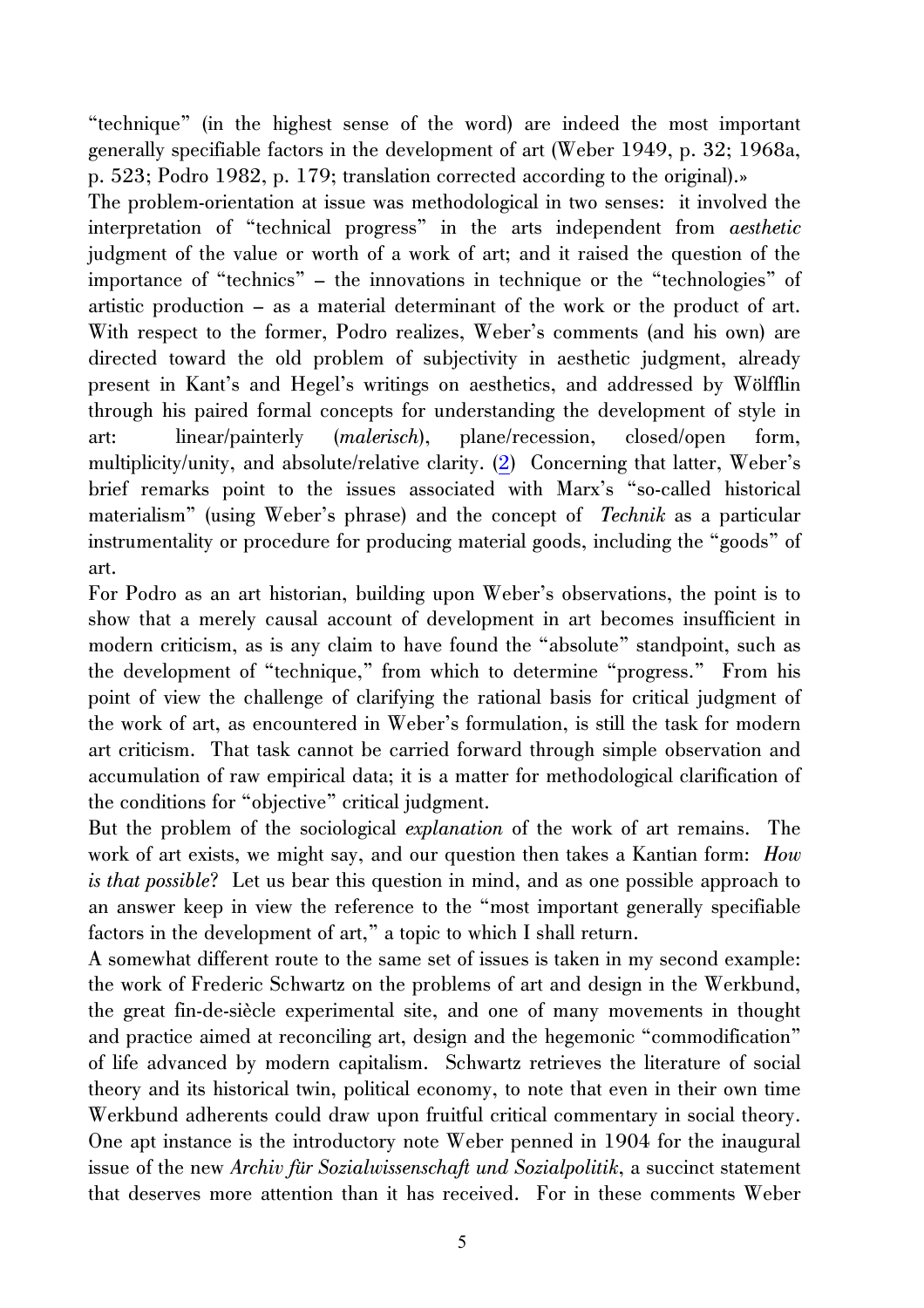<span id="page-5-0"></span>points out that under its previous editor, the socialist Heinrich Braun, the *Archiv* had been distinctively oriented toward addressing the question of the "cultural" significance" of capitalism in its larger context. But under new editorial direction that context would be expanded even further. It would include "the fundamental process of transformation experienced by our economic life and thus by our cultural existence as a whole through the advance of capitalism." "Today our journal," Weber added, "will have to consider historical and theoretical knowledge of the *general significance of capitalist development* as the scientific problem whose understanding it serves." Furthermore, the journal "must depart from a quite specific viewpoint, namely the economic conditioning of the manifestations of culture [Kulturerscheinungen]" (Weber 1904a, pp. i, ii, v; Schwartz 1996, p. 78; Scaff 1989, p. 84). These manifestations or phenomena of culture can include everything from the general and abstract to the particular and concrete, from the social movements of the time to the historical problems of capitalist development, as in Weber's own "Protestant Ethic" essays. It is the continuities, innovations and practical effects on the "conduct of life" across such a wide range of apparently unconnected aspects of society that the new orientation reveals – an orientation alert to the problem of the "economic conditioning" of social life.

Schwartz's thesis is that the Werkbund participants sought not only a way out of the crisis in art and the impasse of capitalist commodification, but also a new mode of thought and action for determining, in his words, "the very nature of the cultural field under conditions of modern capitalism" (1996, p. 17). To grasp those conditions required coming to terms with the "iron cage" of a "specialized humanity" and the "disenchanted" world that Weber analyzed. It is noteworthy that pointing to this relationship between the Werkbund program and Weber's social theory, Schwartz recaptures (though he is unaware of the connection) an important way Weber was also read by his contemporaries, such as the first secretary of the Werkbund, Wolf Dohrn. [\(3\)](#page-19-0) Thus, at the level of applied art, the design of familiar everyday objects, and the construction of the built environment, the Werkbund sought a practical "solution" to the rationalization process Weber had described – a response, that is, to a world of narrowly specialized humanity populated by those "specialists with spirit" and "hedonists without heart" described in the closing pages of *The Protestant Ethic*.

The rationalization and disenchantment theme is taken a step further, becoming a framing problematic in T. J. Clark's far-ranging investigation of modernism in painting. Consider the key statement of the problem that he places at the beginning of his book, *Farewell to an Idea: Episodes from a History of Modernism*: «"Modernity" means contingency. It points to a social order which has turned from the worship of ancestors and past authorities to the pursuit of a projected future – of goods, pleasures, freedoms, forms of control over nature, or infinities of information. This process goes along with a great emptying and sanitizing of the imagination. Without ancestor-worship, meaning is in short supply – "meaning"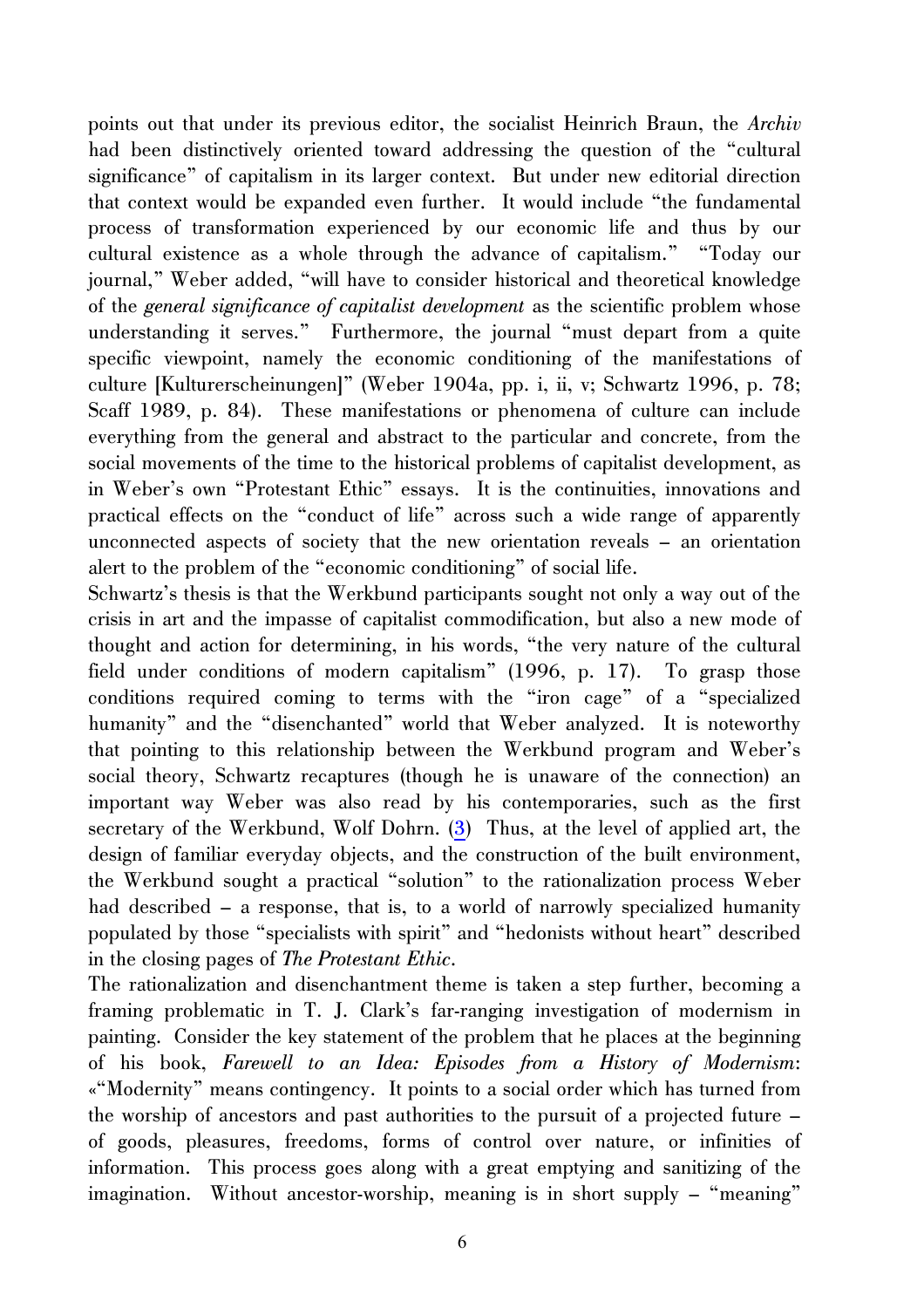<span id="page-6-0"></span>here meaning agreed-on and instituted forms of value and understanding, implicit order, stories and images in which a culture crystallizes its sense of the struggle with the realm of necessity and the realm of pain and death. The phrase Max Weber borrowed from Schiller, "the disenchantment of the world," still seems to me to sum up this side of modernity best…. And of course it is no argument against Weber's thesis to say the "we live in the middle of a religious revival," that Marxism became a grisly secular messianism in the twentieth century, that everyday life is still permeated by the leftovers of magic, and so on. The disenchantment of the world is horrible, intolerable. Any mass movement or cult figure that promises a way out of it will be clung to like grim death» (1999, p. 7).

It may seem unusual for Clark to identify the problem of his investigation of modern painting with the well-known phrase from Weberian social theory – the *Entzauberung der Welt* – that is normally used to evoke the mechanization of life or the "iron cage" created by the capitalist economy and bureaucratic rationalism. (Parenthetically, the language seems to be Weber's own, with the echoes of a Schiller poem introduced into these discussions by the imagination of Hans Gerth as a translator.) [\(4\)](#page-19-0) But whatever its sources, the idea gives Clark his main theme – the disenchantment of modern life and its questionable reenchantment through art – and it allows him to formulate a conclusion about modernism. The function of modernism in art, he suggests, is to make the "endlessness" of the ending of art bearable, to show that "art will eternally hold us with its glittering eye," as he puts it: «Not only will it forego its role in the disenchantment of the world, but it will accept the role that has constantly been foisted upon it by its false friends: it will become one of the forms, maybe *the* form, in which the world is re-enchanted. With a magic no more and no less powerful (here is my real fear) than that of the general conjuror of depth and desirability back into the world we presently inhabit – that is, the commodity form» (1999, p. 374).

To see modernism as a "way out" of the impasse created by the culture of capitalism is indeed to connect with one of the most potent themes in Weber's cultural science. Moreover, Clark is surely correct both to grasp the critical theme of capitalism (that is, art as "commodity") animating Weber's purposes and to perceive the attempted flights into reenchantment as one of the most fascinating subjects, one that emerges repeatedly in Weber's observations about the aesthetic culture and social movements of his own *fin de siècle*.

What emerges from these three discussions in art history and criticism is a sense of the usefulness of Weber's thought for framing a series of timely questions – methodological and substantive, theoretical and practical – about three major issues: the cultural consequences of capitalism, the role of "material" factors in the creation of art, and the modern responses in art to our "disenchanted" world. In the last analysis these discussions are about aspects of modern experience, that is, about the problem of expression in an age of subjectivity, the tensions and contradictions associated with the march of capitalist civilization, the problem of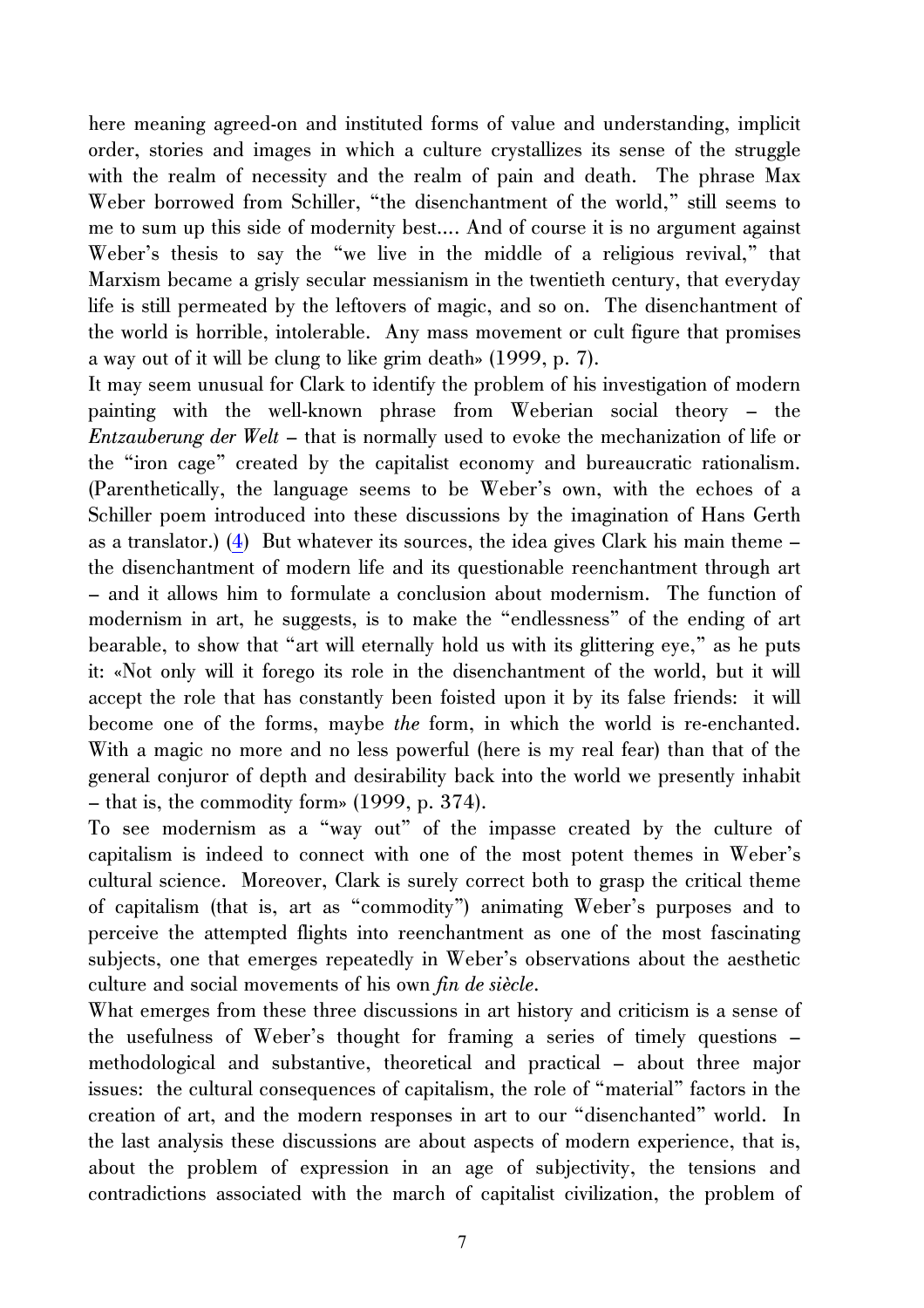understanding the possibility of art in an artless and purely functional world, and the ways to escape from the "great emptying and sanitizing of the imagination" that so troubles Clark.

It may be that those critics who are most immersed in thinking about art are also most alert to the modern situation and to the possibilities that can be found in social theory for analysis, diagnosis, and guidance concerning the condition of aesthetics and artistic expression. These writers point in any case to aspects of Weber's thought that are alive to the modern situation and open to useful reinterpretation.

## 3. *The Theme of Art*

The dialogue between Weber and the practitioners and observers of art is actually much older than the commentaries by Podro, Schwartz and Clark suggest. Starting with *Max Weber: Ein Lebensbild* (1926), Marianne Weber's account of her husband's early education emphasizes his omnivorous appetite for history, politics, the classics, and the popular novelists of his time. She offers a substantial menu of sources extending from Homer and Cicero to Mommsen, Treitschke and Sir Walter Scott. As she notes, "books were the most important thing in his rich boyhood" (1988, p. 45), recapitulating Max's own declaration at age fifteen: "I don't fall into raptures or write poetry, so what should I do except read" (22 June 1879, in Weber 1936, p. 25). Among this reading was also not only the usual fare of history and literature, but also an illustrated collection of works from the history of art – painting, sculpture, and architecture – that the young Max received for Christmas at age fourteen, the second such installment in his possession, as he wrote his cousin, Fritz Baumgarten (29 December 1878, in Weber 1936, p. 17). It is the first indication we have of Max Weber's knowledge of art and his interest in the subject, a theme in the biography of his work that deserves more attention than it has received.

Marianne Weber was of course alert to the theme herself, introducing it in her biographical account with the amusing story of the Max Klinger nude etchings the newly weds used to decorate their Freiburg apartment and declare their *avant garde* allegiance, alarming her mother-in-law's sense of decorum: "Was it really possible to sit down on the sofa under a little Eve meditating by a dusky forest pond? Or could one take an unembarrassed look at the nude figure of a male stretching toward the light from a dark ground, which the artist had called *Und dennoch* [And yet]" (1988, p. 203; Chalcraft 1999). She never loses sight of the theme of "art" in the context of Weber's expanding interest in *Kulturwissenschaft* and the various spheres of "culture," from religion to music and literature. But she does not develop the cultural theme in relation to art in depth or detail.

Today we know considerably more than we used to know about Weber's engagement with the art and artistic movements of his time, thanks in part to the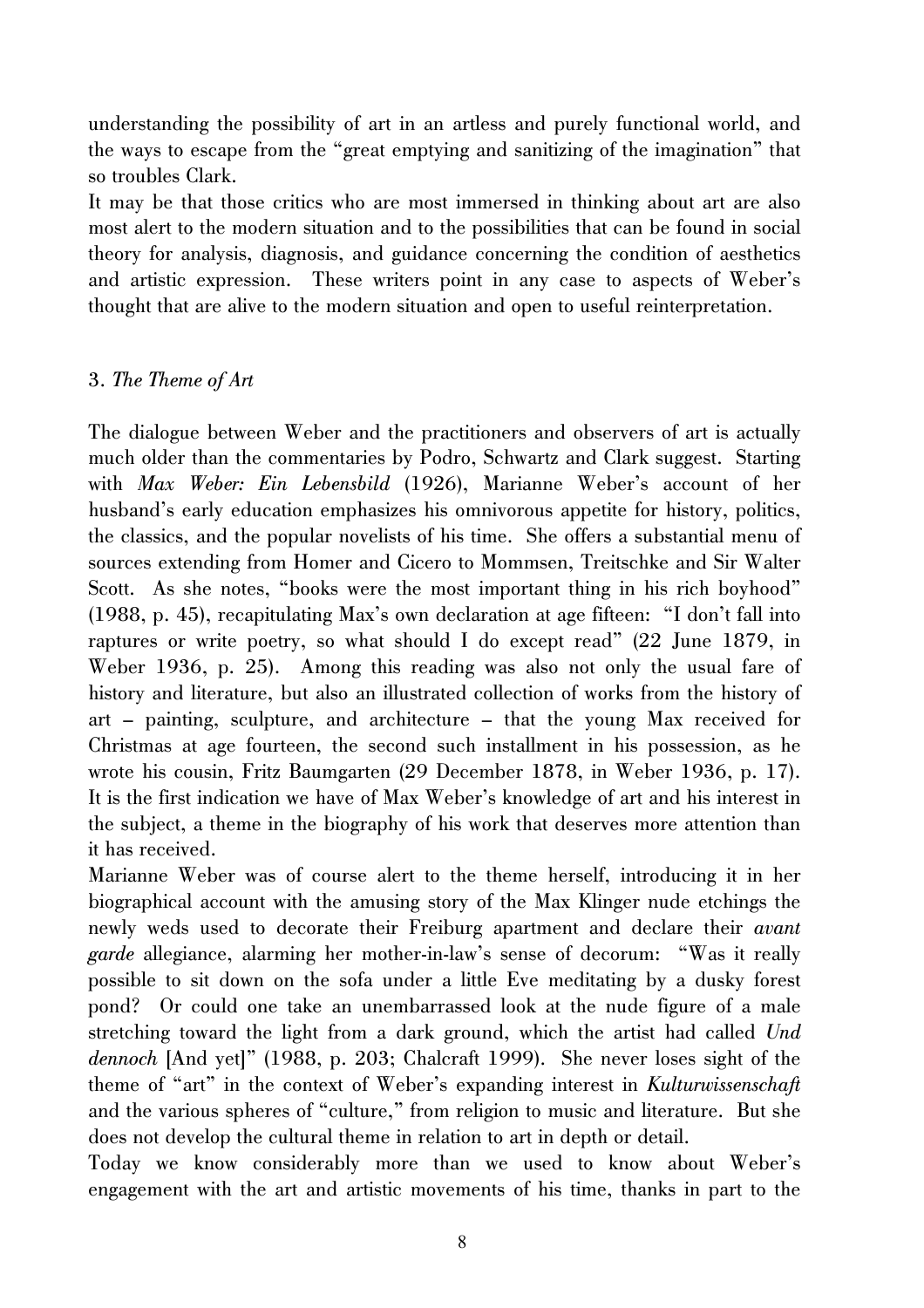<span id="page-8-0"></span>work of the *Max Weber Gesamtausgabe* and its continuing publication of his correspondence, and in part to improved access to archive sources. We have known for some time that Weber followed the cultural movements of the time with intense interest, especially starting around 1902/03 after his partial recovery from illness. But we have not fully appreciated the extent and quality of his aesthetic education, especially during his prolonged residence and wanderings in Italy. For instance, his correspondence from Florence in April and May 1908 offers a remarkable window into his immersion in the painting and architecture of the Italian renaissance, a three-week sojourn with Helene Weber that repeated his earlier extended stay in the city with Marianne in the spring of 1902 (Weber 1990, pp. 532-63). These years were Weber's version of the Goethean "Italian journey," and the periods of reading and observation would have been an occasion for his continuing encounter with the works of Burckhardt and Wölfflin. ([5](#page-19-0))

For this aesthetic education Weber's other important source and guide was his colleague, Carl Neumann, the art historian. Already years earlier Neumann had sent him an essay on Burckhardt, eliciting Weber's revealing comment: "For me right now the necessary bridge to your area of studies is still missing – not objectively, but in terms of the 'spirit of my discipline' – since my specialization condemns me to bury myself first in the *conditions* of antiquity, and only in this difficult, substantive roundabout way to reach the *human beings* of antiquity" (14 March 1898; Max Weber Papers, 30/4). ([6](#page-20-0)) The sense of frustration and envy is unmistakable in this kind of comment, one that is typical of the mature Weber. The remark points toward the route to understanding that he in fact began to follow in an effort to grasp not merely the external "orders" of life, but also the inner personality, the total conduct of life or *Lebensführung*, the individual's *habitus* and its conditioning by those social orders and powers – a direction that also led to a deeper understanding of the aesthetic realm.

Glimpses into Weber's developing interest appear in other ways as well. His trip to Holland in the summer of 1903, for example, is consumed by a fascination with Rembrandt, the artist and the man. The accompanying text for this intensive tour of museums, galleries and even Rembrandt's home, is again Carl Neumann, whose book on the great painter had just appeared in its first edition. Weber found the work "a fabulous achievement, with a poetic richness [Farbenpoesie] that only he could surpass himself" (15 June 1903; Max Weber Papers, 30/1; Neumann 1902). Importantly, the episode finds its way into the pages of *The Protestant Ethic and the Spirit of Capitalism*, where the effect of the Puritan ideals and asceticism on Rembrandt's art is the theme, supported by Neumann's study of the subject which had approached the works of art through the cultural and religious problems of Dutch life: «Anyone contemplating Rembrandt's marvelous *Saul and David* (in the Hague) can directly experience the powerful effect of that Puritan ideal [the rejection of idolatry]. The perceptive analysis of Dutch cultural influences in Carl Neumann's *Rembrandt* probably tells us as much as one *can* know today on the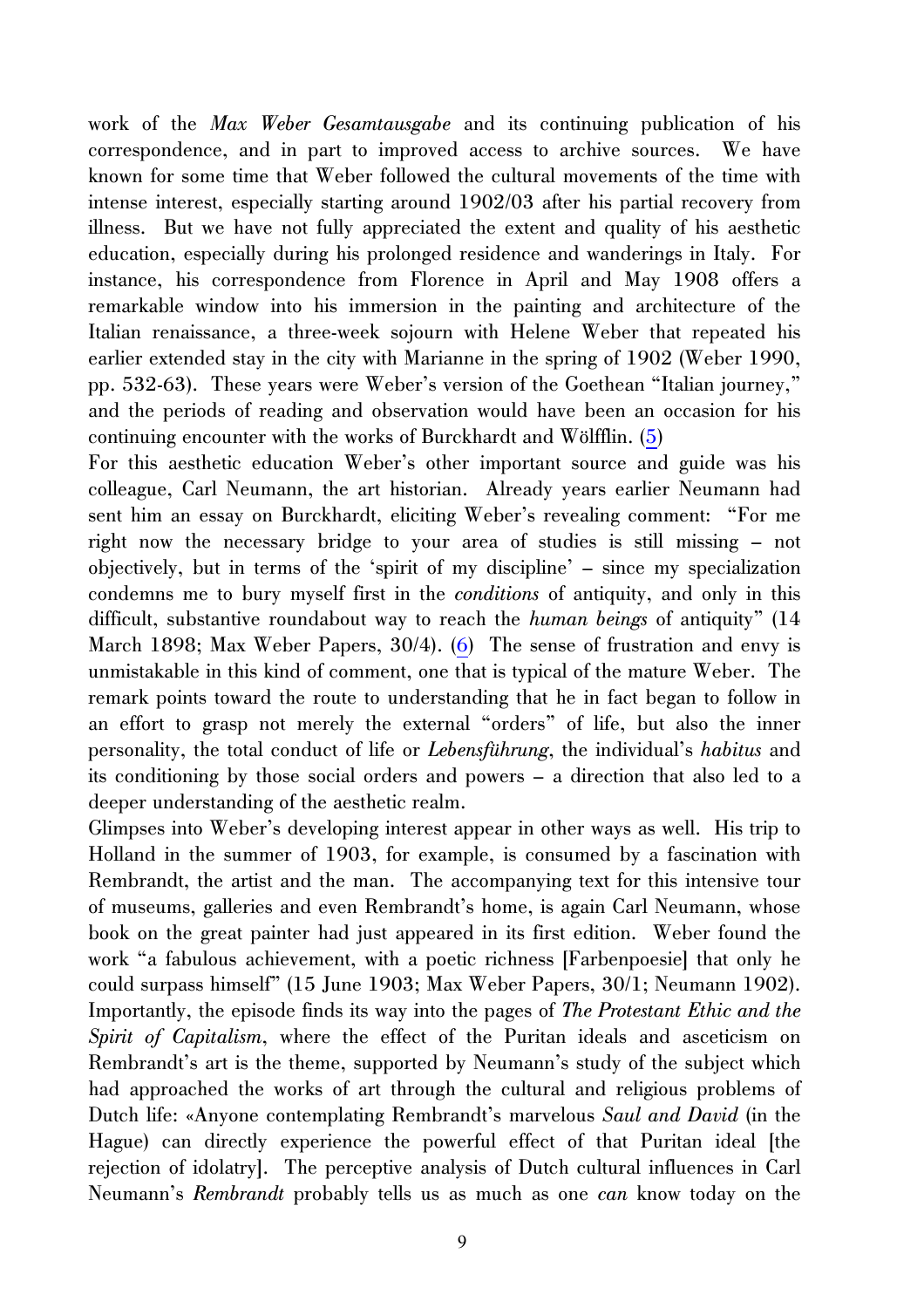<span id="page-9-0"></span>question of how far *positive* effects that can be fruitful for art are attributable to ascetic Protestantism» (Weber 2002a, p.192; also pp.114-5, 271).

Among the more fruitful consequences were what Weber referred to as the "spiritualization" of the personality and a sense for the "timelessly great" in art. The experience was interpreted, sociologically, as a lesson in the relative autonomy of cultural ideas in the production of the work of art and the shaping of the personality, the *habitus* of the individual.

But this episode stood only at the beginning of more than a decade of engagement with cultural topics, brought into sharper focus in Weber's proposals for a sociology of the press, voluntary associations and the professions, and by his comments on art at the first meeting of the German Sociological Society in 1910. It was then amplified through his work as editor for the massive revision of the *Grundriss der Sozialökonomik*. Wrestling with the scope and subject matter of the *Grundriss* project, for instance, he came to realize that the cultural science topics and themes that he wanted to cover in the contributions included much more than could be accommodated in the space and time allotted to the volumes. Thus, at the end of 1913 we find him suggesting to Paul Siebeck, his publisher, following an outline of the text he had written to date: «*Later* I hope to provide you with a sociology of the *contents* of culture (art, literature, Weltanschauung), outside of *this* work or as an independent supplementary volume» (30 December 1913; Weber 2000). ([7](#page-20-0))

This hope remained unfulfilled, and stated in such a brief and general way it can barely hint at what a Weberian cultural sociology and sociology of art might have looked like. Coming on the heels of his efforts in the German Sociological Society, we might assume he intended to pursue the directions announced in that context: an investigation of the external social conditions that produce certain cultural forms, combined with the "inner workings" of such forms on the "personality," as he put it (Weber 2002b, p. 202). But did Weber have in mind an application of his sociological perspective to different spheres of cultural expression, from painting and lyric poetry to sports and the media? Could his planned study of Tolstoy, never begun, have been part of this effort? Or was he interested in following through on his earlier ideas from 1904 about a "cultural science?" By mentioning *Weltanschauungen* as part of the subject-matter, did he mean to suggest an investigation of practical life-orientations (*Lebensführung*), or a critique of ideologies? Or were all these avenues and varied combinations present in Weber's thinking?

Whatever the case, the intention suggests intriguing possibilities. Had he completed this work, we might have a fully developed cultural sociology equivalent to his writings in comparative-historical, political or economic sociology. Instead we have only scattered hints, including toward the end of his writings the kind mentioned in the 1915 "Intermediate Reflection" and the 1920 "Introduction" to the *Collected Essays on the Sociology of Religion*. Those hints, however, suggest two main lines of reasoning for a Weberian cultural sociology: one dealing with cultural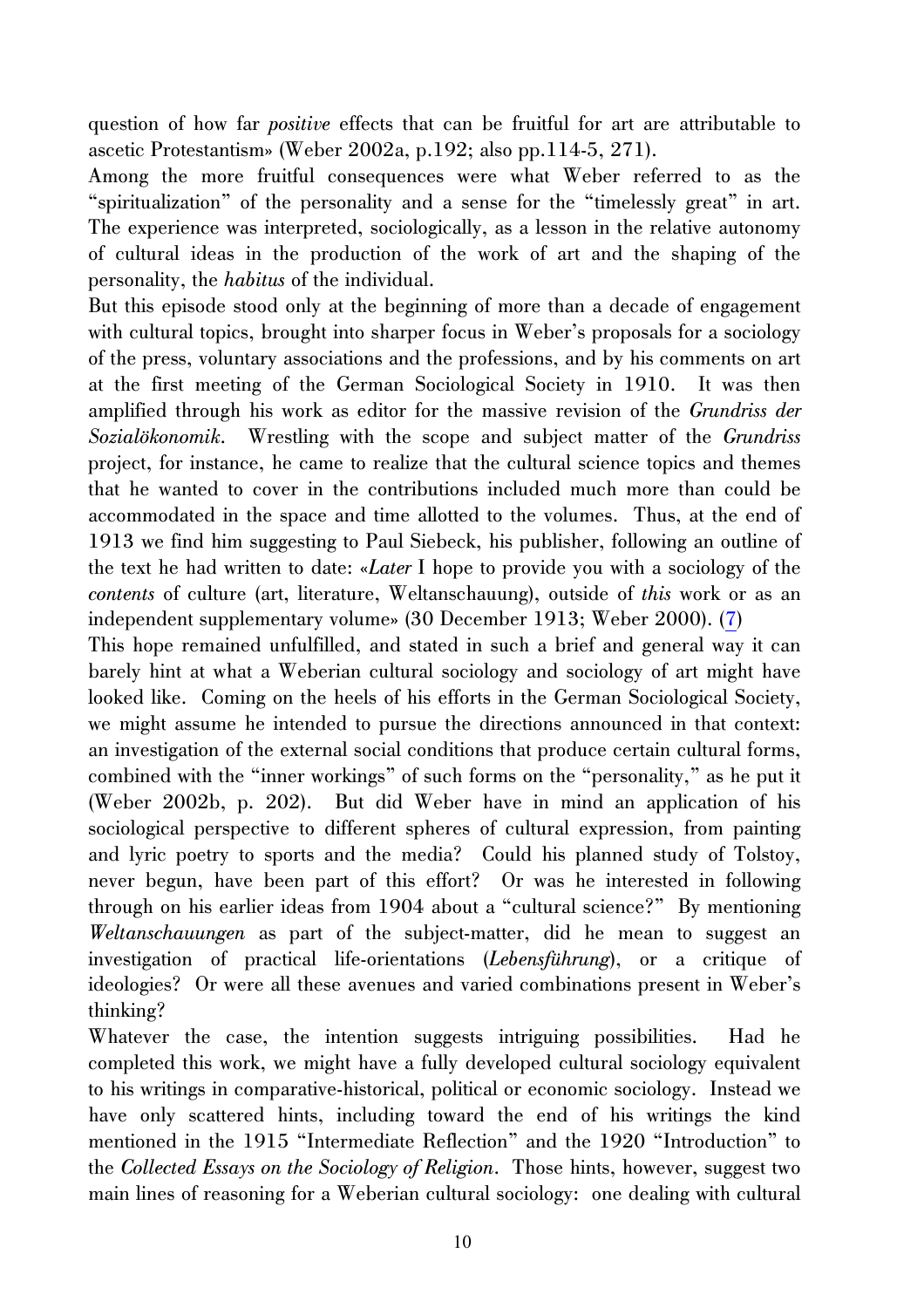<span id="page-10-0"></span>forces and expressions as an "autonomous" agent of social change and a guarantor of social organization, and the other concerned with the social determinants of cultural forms and processes. It is noteworthy, furthermore, that each contrasting perspective brings out the relationship between the external general social order and the internal particular meaning of that order for the individual.

# 4. *The Problem of Cultural Autonomy*

Considering Weber's published work as a whole, the argument for the relative autonomy of cultural factors is usually drawn from his "'spiritualist' construction of the modern economy," as he once called it, formulated in the pages of *The Protestant Ethic and the "Spirit" of Capitalism*. ([8](#page-20-0)) As I have suggested above, Weber saw the essay as a contribution to cultural history, an effort to trace the "ideal interests" expressed in ascetic religion that stood at the beginning of a series of sweeping changes in the material social and economic world. The historical relationship between ascetic Protestantism and the capitalist "spirit" could best be seen in Weber's vocabulary as an "elective affinity" between a particular religious *ethos* and the preconditions for a certain kind of market-centered economic order. His thesis linking the moral order with the material world thus proposed "causality" in the weakest of senses, though with the proviso that religious or moral consciousness could hypothetically play an independent role in mediating historical development.

But Weber's essay on ascetic rationalism was, to be sure, concerned with only one side of the "causal chain," as he warned in the final sentences that are too often overlooked: «It cannot, of course, be our purpose to replace a one-sided "materialist" causal interpretation of culture and history with an equally one-sided spiritual one. Both are equally possible, but neither will serve historical truth if they claim to be the conclusion of the investigation rather than merely the preliminary work for it (Weber 1920, pp. 205-6; 1930, p. 183; 2002a, p. 122)». ([9](#page-20-0))

The priority or alleged "autonomy" of cultural factors, in other words, is to be treated as an hypothesis that should be put to an empirical test in any particular historical situation, not one that had to be defended dogmatically as a proven theoretical generalization. We might call this Weberian methodological position the *postulate of reciprocal causality* to distinguish it from the unqualified assertion of "culture" as either "cause" or "effect" in relation to the noncultural material forces, economic characteristics or technological factors operative in social life.

In view of this clear postulate, it is instructive that Weber's later synthetic treatment of the sociology of religion in *Economy and Society* opens with a discussion of primitive religion and its developmental history. Though the context has changed, the theme is a reminder of Weber's appropriation of Carl Neumann's work on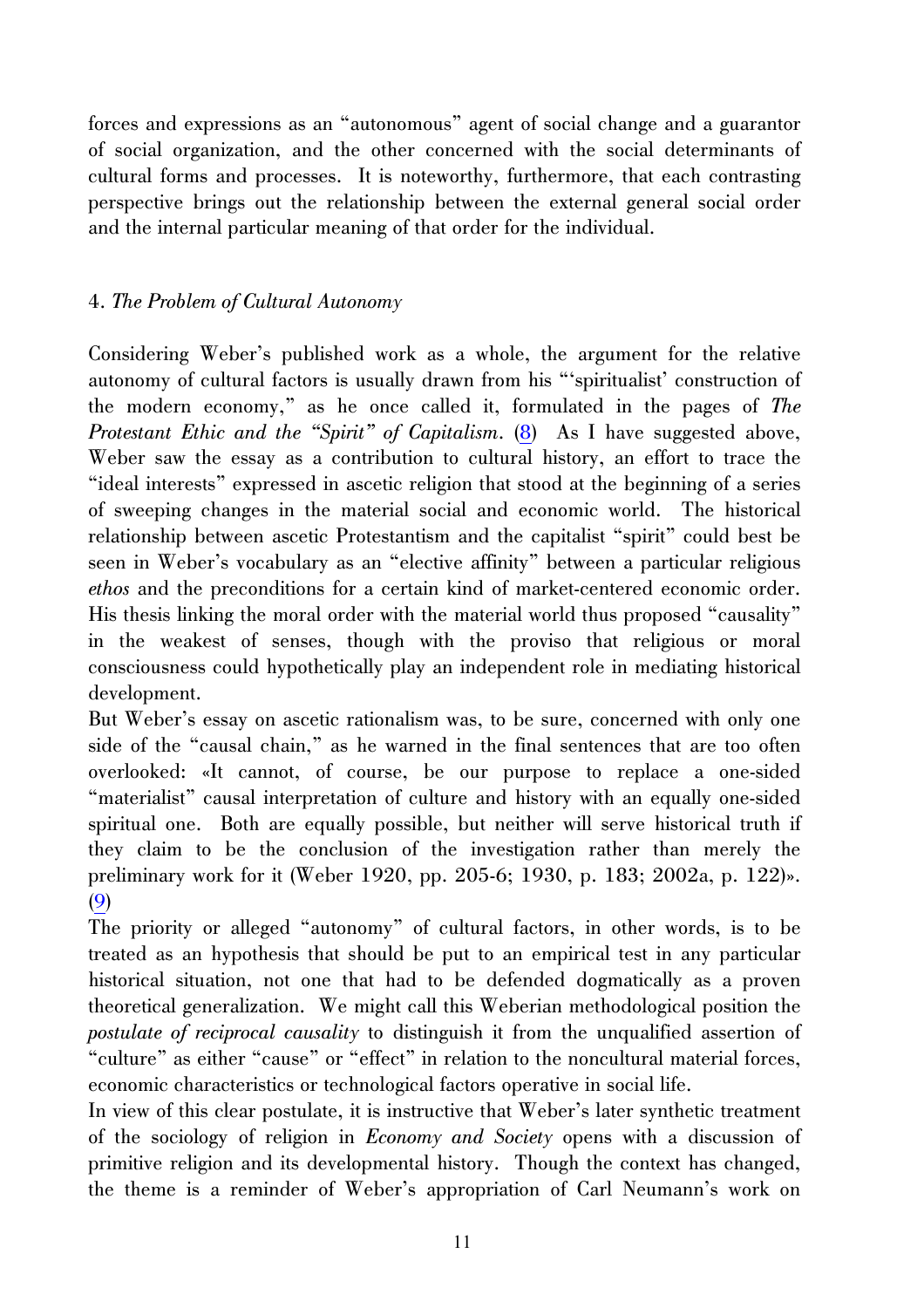Rembrandt: in both cases the theme has to do with the socio-religious foundations of artistic expression. With respect to primitive religion, the anthropological evidence for relatively undifferentiated human communities with a simplified division of labor points toward a development from religious "naturalism," such as a belief in the efficacy of spirits and magical powers, to the emergence of symbolic representations of religiosity. Magic, as Weber points out, "is transformed from a direct manipulation of forces into a *symbolic activity*" that sets off a widespread "proliferation of symbolic acts" (1968b, pp. 403, 404). The development has farreaching consequences for culture – for art, music, dance, even medical treatments and therapies: «The religious stereotyping of the products of pictorial art, the oldest form of stylization, was directly determined [bedingt] by magical conceptions and indirectly determined by the fact that these artifacts came to be produced professionally for their magical significance; professional production tended automatically to favor the creation of art objects based upon design rather than upon representational reproduction of the natural object. The full extent of the influence exerted by the religious factor in art is exemplfied in Egypt, where the devaluation of the traditional religion by the monotheistic campaign of Amenhotep IV (Ihknaton) immediately stimulated naturalism. Other examples of the religious stylization of art may be found in the magical uses of alphabetical symbols; the development of mimicry and dance as homeopathic, apotropaic, exorcistic, or magically coercive symbolism; and the stereotyping of admissible musical scales, or at least admissible musical keynotes (*râga* in India), in contrast to the chromatic scale. Another manifestation of such religious influence is found in the widespread substitutions of therapy based upon exorcism or upon symbolic homeopathy for the earlier empirical methods of medical treatment, which frequently were considerably developed but seemed only a cure of the symptoms, from the point of view of symbolism and the animistic doctrine of possession by spirits» (1968b, pp. 405-6). With respect to artistic representations, stylization means not only that art emerges as a symbolic activity, but that its practice can be defined, preserved and transmitted by specialized training and the cultivation of expert knowledge. In the

Such patterns of conditioning through religion are only the starting point of an extended development, of course, for the close relationship between religion and art also exists alongside sharp tensions and contradictions between the two. These tensions are a feature of social and religious life that play a conspicuous role in *The Protestant Ethic and the "Spirit" of Capitalism*, emerging for example in innerworldly asceticism's stance vis-á-vis sport, dress, speech, entertainment, or sexuality. They return in the later essays on the sociology of religion and in passages in *Economy and Society*. Thus, we can say on the one hand that religion has inspired varied forms of artistic expression and style, amply evident in the construction of temples, basilica and churches; in the production of totems,

religious sources of art and style we thus also find the beginnings of specialization

and a sociology of the professions.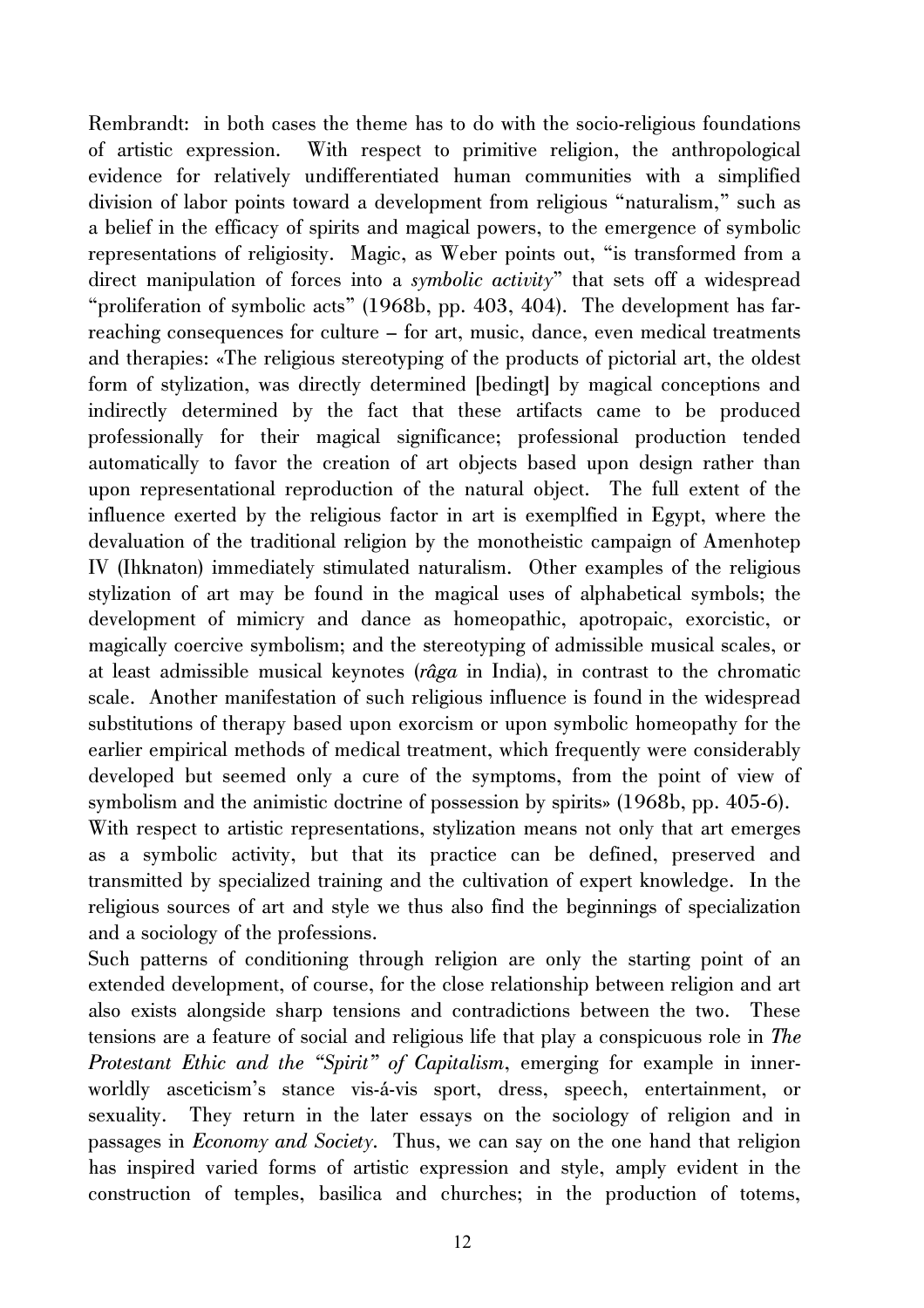kachinas, icons, altars, paintings and craft objects of all kinds; and in the composition of chants, chorales, instrumental music and so forth, in seemingly endless variety. In this positive sense, then, religion is "conducive to community formation and conducive to the compatibility of art with the religious will to salvation" (Weber 1968b, p. 608). Appropriate illustrations of the connection are not difficult to find in the history of art. Consider, for example, Michelangelo's famous David in Florence, or Duccio's Maestà, the magnificent multiple-paneled Marian altar commissioned by the Siena commune, both enduring works of art with Biblical references that performed a specific social function, embodying not only aesthetic ideals, but also serving simultaneously as self-conscious expressions and symbols of civic identity.

On the other hand, however, as is well-known, at one time or another religion has also assaulted and devalued art in all its forms, visual and audible. In Weber's work this line of argument is stated most forcefully in the "Intermediate Reflection" that ends the first volume of the *Sociology of Religion* – or as it is identified in the Gerth and Mills' translation, "Religious Rejections of the World and Their Directions." The reason for the opposition has to do with the irreconcilable conflict between religion as an authentic means of salvation and art as its direct competitor, a conflict that becomes especially evident in a modern era that unleashes the forces of rationalization, disenchantment and "intellectualism" that occupy Clark's attention in his "history of modernism" in painting. In these circumstances, unlike those characteristic of the medieval and early modern commune, citing Weber's words, «Art takes over the function of a this-worldly salvation, no matter how this may be interpreted. It provides a *salvation* from the routines of everyday life, and especially from the increasing pressures of theoretical and practical rationalism….Art becomes an 'idolatry,' a competing power, and a deceptive bedazzlement; and the images and the allegory of religious subjects appear as blasphemy» (Weber 1920, pp. 555-56; 1946, pp. 342-43).

For the secular cultural movements of the modern era it is not so much the charges of irreverence and profanity that determine their course, though such accusations are heard often enough, but rather the bedazzling inspiration of the aesthetic itself, the search for compensation through art for loss of organic connections which then promises a way out of the cul-de-sac of disenchantment. For Clark, as we have seen, such an end-point is an alluring and dangerous deception: a return of the magical in the commodified form adapted to capitalist culture.

In Weber's own commentary the conflict and the search for a route of escape can be heightened especially with music because it is the most "inward" of the art forms, and thus it can threaten to become "an irresponsible *Ersatz* for primary religious experience." This is the substitute path pursued by Richard Wagner and numerous Wagnerians in Weber's own time, and as a generalized devotion to aestheticism subjected to withering attack by Tolstoy in his manifesto, *What is Art?* In the case of the Wagnerians and other similar phenomena, the aesthetic sphere of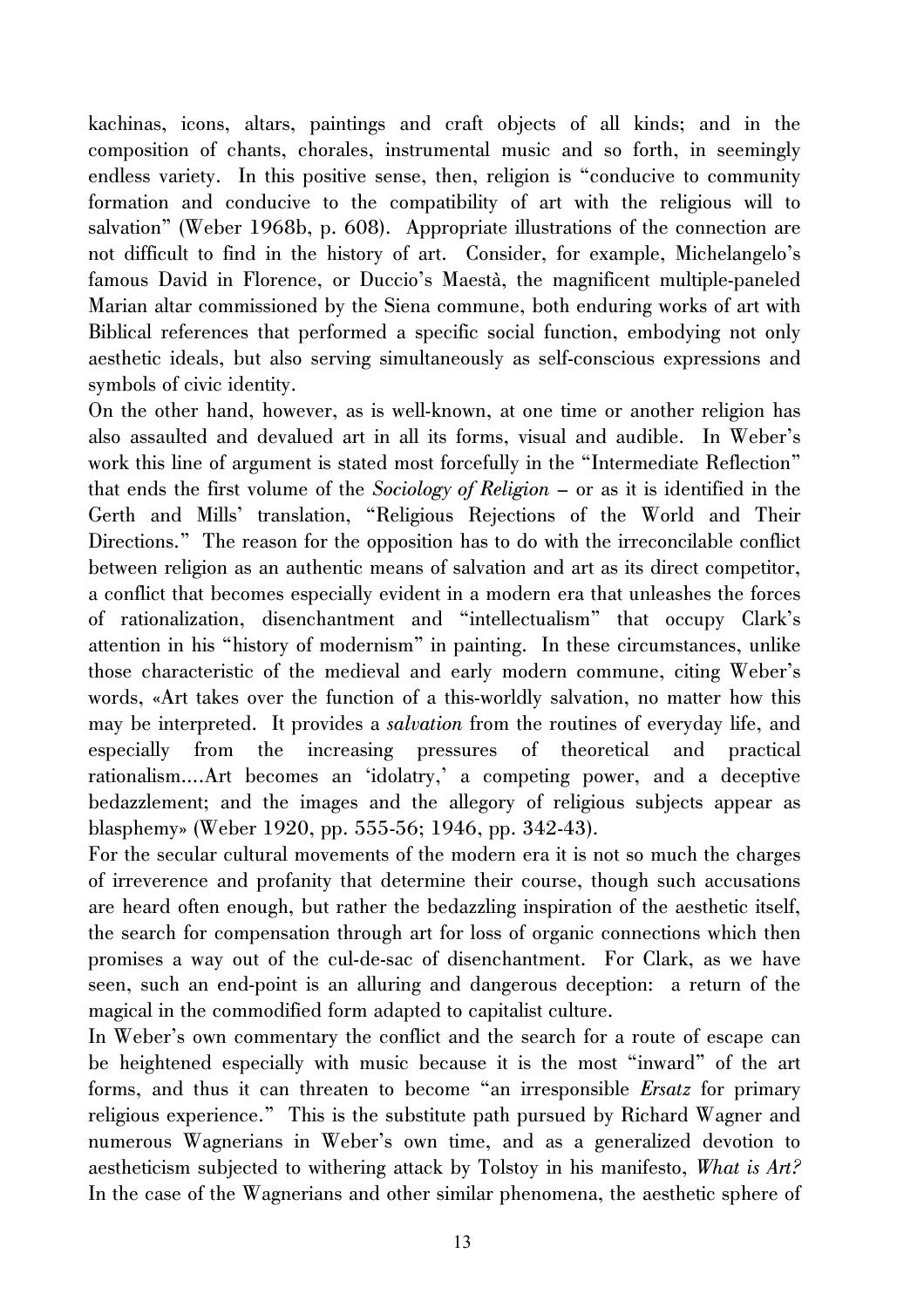value and order of life has become the province of a particular kind of social movement, one that negates through substitution the established and religiouslysanctioned ethical order. In their purest expressions there is no room for mediation between the two. They are alternative and opposed cultural forms.

Taking stock of these points of view, we should note that the shifting verbs of relationship or "causal" connection – to determine, to influence, to condition – suggest the difficulty and ambiguity in formulating a precise relation between the "ideal" and the "material," so to speak. Moreover, the varied and manifold character of Weber's accounts illustrates the ambivalence of claims about "cultural autonomy." What does the claim actually mean?

The Weberian response appears to be two-fold: according to the postulate of reciprocal causality, "autonomy" must entail the notion that aspects of culture can be distinguished and set apart as agents of social change, as factors in the formation of collective identity or the shaping of personality and the *habitus* of the individual. But the complex sphere of "culture" must itself be disaggregated, its components identified in relation to each other, distinguished in terms of their reciprocal relationships. Otherwise the concept of "culture" becomes either an allencompassing and overdetermined abstraction, or an empty and meaningless label, with the consequence that the notion of "autonomy" becomes merely the vaguest of assertions. Of these two responses, the latter appears more interesting and challenging. Let us consider its implications as we turn to the other line of thinking in Weber's work, beginning with "technique" as a factor in the development of art.

#### 5. *The Social Construction of Art*

I have noted previously that Weber and contemporary critics, such as Michael Podro, have been aware of the problem of changes in "technique" and the effect of such changes on the development of art. To grasp the logic of Weber's perspective, referenced by Podro, requires considering its earliest statement, namely, the one occasion in which some of his ideas on the topic were expressed at length, though in a somewhat jumbled, off-the-cuff format, as he later admitted: the 1910 meeting of the German Sociological Society, where the problem of technics and civilization was the subject of debate. In his initial report to his colleagues at this meeting, Weber made it clear in outlining the possibilities for studying social phenomena, such as the press or the voluntary association, that he was most interested in the way which such phenomena contributed to the formation and specific peculiarities of the modern person (see Weber 1911a, 1976, 1998, 2002b). Then responding to a presentation by Werner Sombart on "*Technik* and Culture," he plotted a line of inquiry into various cultural forms – painting, poetry, literature, music, architecture, science itself – from the standpoint of their *social* determinants.

Provoked by the cultural and political crisis of the time, the initial question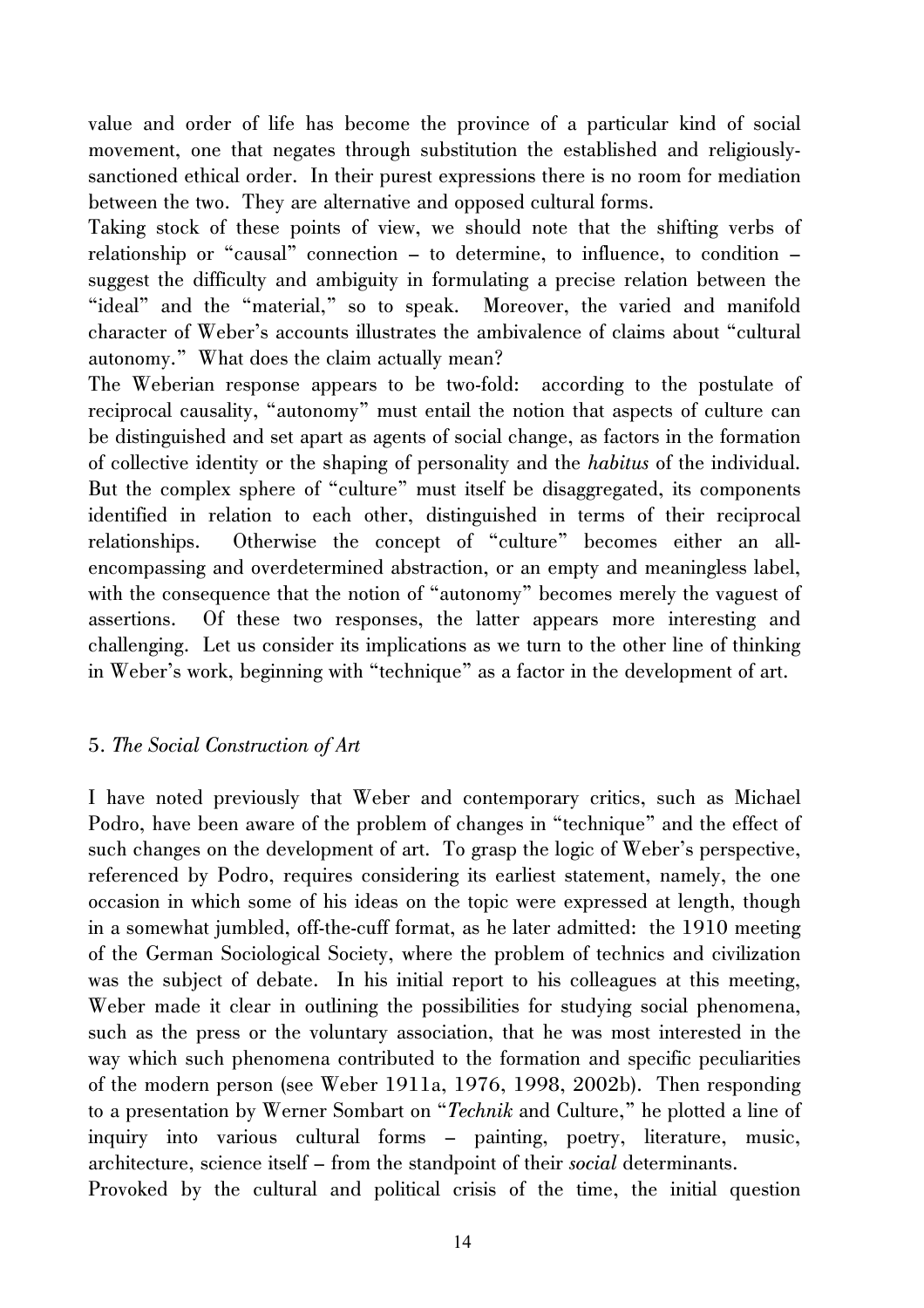dominating these discussions appeared to be quite straightforward: could there be a distinctive, unique "socialist" art and set of aesthetic values? Viewing the socialist movements as a *cultural* movement, as he preferred to do, Weber framed the problem in a way that seemed most interesting, urging that socialism « offered the emotional hope of generating from within itself completely new values in *all* spheres [of culture] to set against those of the bourgeois world. I ask, then, have *any sort* of formal values [Formwerte] emerged from this movement in the artistic or literary sphere?»

The notion of "formal values" alluded to the possibilities for a qualitatively different kind of art or kind of artistic criteria and aesthetic sensibility. At this level of questioning Weber thought the evidence yielded only negative results: class position, class membership or class consciousness as such could not produce new aesthetic *forms* or *formal* values.

However, this negative conclusion still begged the central question for a cultural sociology in search of social determinants and explanations. Weber took up that challenge in a lengthy comment, whose translation and wider dissemination is

long overdue: «But if we ask» he proposed, «whether that which in the usual meaning of the word one calls modern *Technik* stands nevertheless in a relationship with formal-aesthetic values, then in my opinion one should without a doubt answer *affirmatively*, in so far as definite formal values in our modern artistic culture could only be created through the existence of the *modern metropolis*. This means the modern metropolis with its streetcars, subways, electrical and other street lighting, window displays, concert halls, restaurants, cafés, smoke stacks, monumental stone buildings, and all the wild dance of impressions in sound and color – this metropolis works its effects on the sexual fantasies and the first-hand experience of variations in the soul's constitution in the mass of humanity starved and searching for the apparently inexhaustible possibilities for the conduct of one's life and one's happiness. Art appears partly as a protest, as a specific means of escape from this [mechanized] reality – that is, escape through the highest aesthetic abstractions or the deepest dream-states or more intense forms of excitation – and partly as a means of adaptation, an apology for its own fantastic and intoxicating rhythmics. Gentlemen, I believe that lyric poetry like Stefan George's – that is, poetry characterized by such intense consciousness of the last impregnable fortress of purely artistic form, yet aware of the frenzy produced by the *technique* of our lives – could not be written at all without the poet allowing the experience of the modern metropolis to flow through himself, even though these impressions devour him, shatter and parcel out his soul, and even though he may condemn them to the abyss. Certainly a lyric poetry could not be written like that of [Emile] Verhaeren, who embraces the experience of the modern metropolis emphatically and looks for its immanent and adequate forms and unities. I believe as well that certain definite formal values of modern painting could not be seen at all, that their achievement would not have been possible … without the remarkable impressions offered to the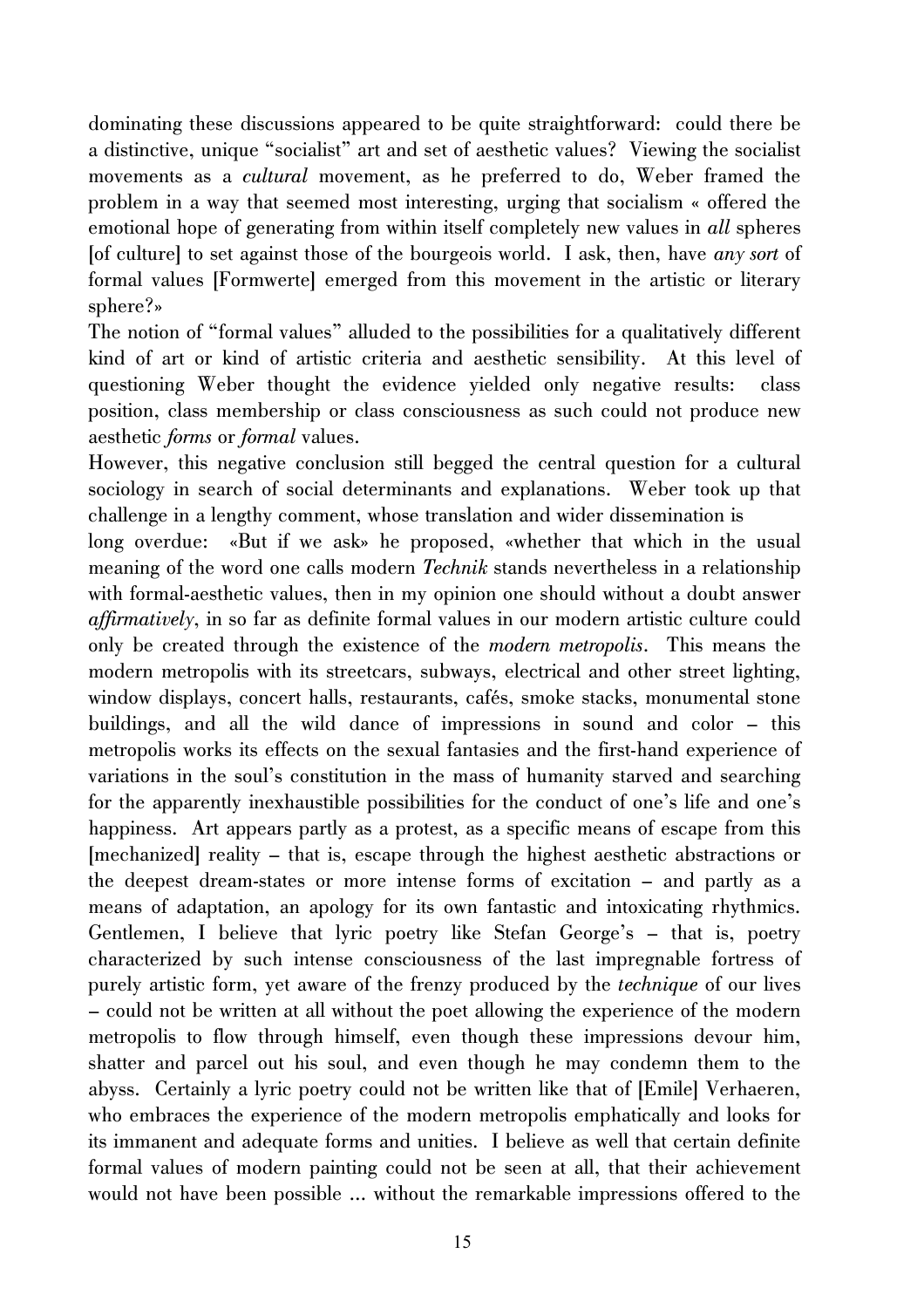human eye, as never before in history, that the modern metropolis produces during the day, but especially in an overpowering way at night. And because the *visible* (and that is the only matter at issue here) has significance for the peculiar character of every modern metropolis in its finest detail *primarily* not because of property relations and social constellations, but because of modern Technik – that is a point in which Technik purely as such has very far-reaching meaning for artistic culture» (1911b, pp. 98-99; 1924, pp. 453-54).

The concept of "Technik," derived from *tekne* (literally, art or craft), is notoriously ambiguous, as the confusing and multi-layered terminology in English demonstrates: technics, technique, technical, technology. Weber actually defines the concept as a particular method or procedure ("Verfahrensweise" is his term), generally used for producing material things or "goods" (1911b, p. 96; 1924, p. 450). These efforts at clarification emerge directly out of an engagement with Marx's well-known encomium for technological determinism in *The Poverty of Philosophy*: «the handmill gives you society with the feudal lord; the steam-mill, society with the industrial capitalist». Though Marx surely disavowed any literal interpretation of his enigmatic declaration, the sentence has stood the test of time and served nevertheless as a convenient target, then and now, providing Weber with an opportunity to inveigh against the notion that there is any kind of "ultimate" of "final" cause that will account for social and historical development.

Notwithstanding such a qualification, in Weber's commentary the technical basis for modern life in the visually-oriented world of the metropolis is interpreted as having overshadowed the old relations of production, at least with respect to understanding modern art-forms, their "spirit" and content, and the artists who create them. The point of view about the technical conditioning of culture is paradoxical: art can be seen as both a reflection of the urban environment, its rhythms and pace, as well as an effort to criticize, overcome and escape from its impersonal domination of the self. The same is true of the modern artist: a mirror of the times, yet a rebellious figure; a defender of *l'art pour l'art*, but a proponent of art in the service of personal redemption and social revolt. "Ecstatic" symbolist poetry exhibits the pattern, as does the painting of the *Fauves* and Weber's contemporary German expressionists in *Die Brücke* and *Der blaue Reiter*. For a cultural sociology these artistic circles demonstrate the possibility of successfully creating, for a time, a separate protected zone of authenticity, but typically only by adopting the most basic of all Weberian forms of sociation: the sect-like association. Surely the Circle around Stefan George, with its special rituals, codes, gestures and sacred icons represents the most perfect example of such an outcome.

Technics, however, must be viewed from a double perspective. The first perspective involves the external relations between the "spirit" of an art-form and its contents on the one side, and the technologies of everyday life and civilization on the other. It is a matter of the dependence of the development of art on extraartistic conditions. But the alternative second aspect of "Technik" has to do with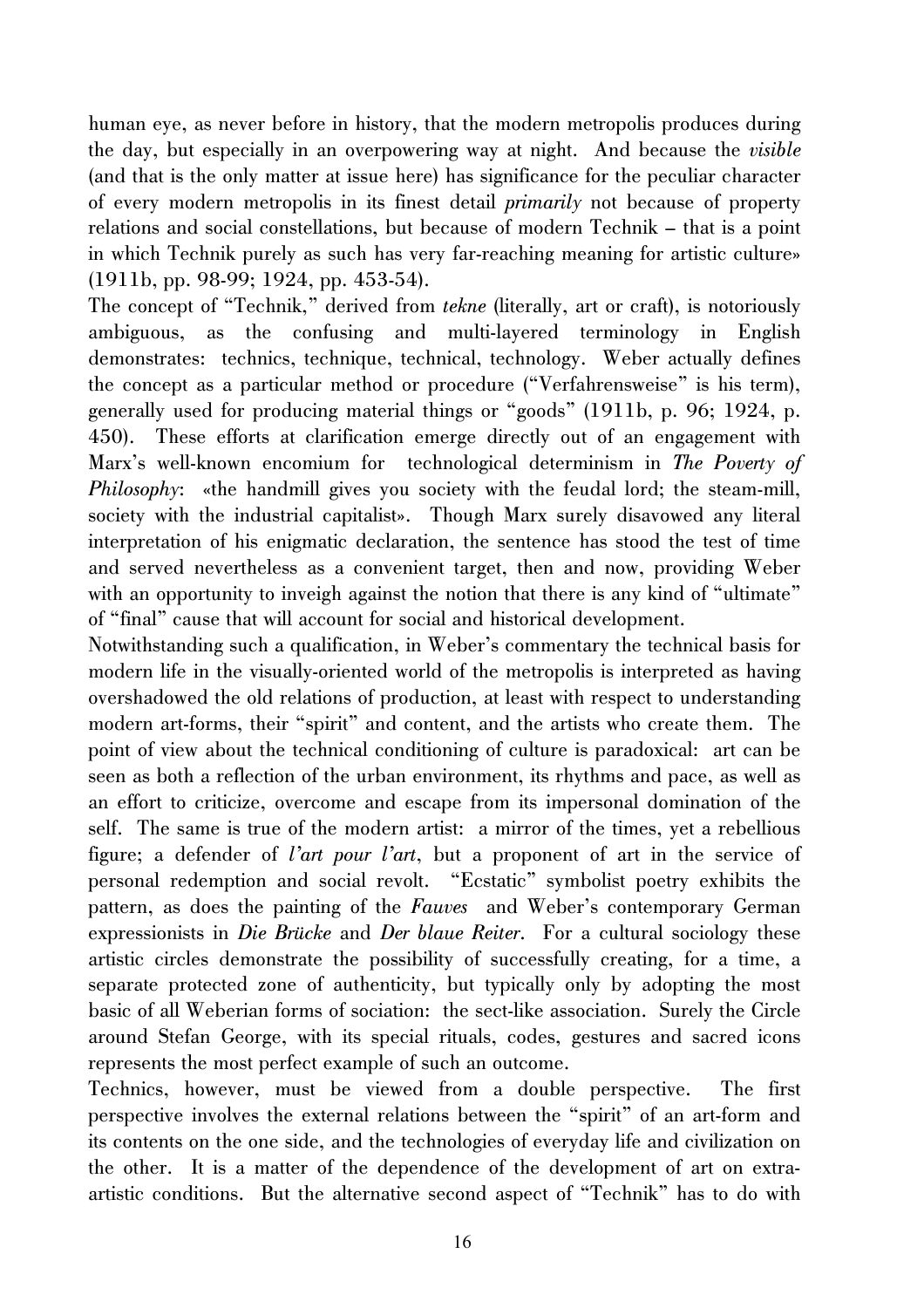the internal relations *within a form of artist expression itself* as it struggles to solve "technical" problems particular to the art-form. It is concerned with the dependence of artistic development on its own internal technical means of expression and production of the work of art.

Weber also initially introduced this second problem in his 1910 remarks to the German Sociological Society on the history of music and architecture. Beginning with music, he suggested «Probably in no other sphere of culture have changes in style been motivated by such *purely* technical factors. I know of no other case where this can be said, at least according to our current state of knowledge. But technics [Technik] has its own immanent law-like character [immanente Gesetzlichkeit], even when it serves artistic purposes. In the history of architecture the transition to the gothic style was not a "discovery" of the pointed arch, which was already known, but a "solution" to a quite specific structural problem of the vaulted dome…. in this case a purely *technical* factor in building became decisive for the creative process» (1911b, p. 99; 1924, p. 454).

The notion of an internally consistent "lawfulness" found in technics is of course another way for articulating the hypothesis of the relative autonomy of technology or the technical. The hypothesis actually becomes the theme that Weber explores in his well-known 1920 introductory remarks added to the *Collected Essays in the Sociology of Religion*, where it took the form of a commentary on "the specific and peculiar rationalism of Western culture" (Weber 1930, p. 26; 2002a, p. 365).

With respect to music, Weber proposed tracing the inner logic of tonal relationships and the paths of rationalization inherent in the tonal material. For the western musical aesthetic harmonic rationalization begins with the solution to the two fundamental problems of musical composition: symmetrical division of the octave, and the closed circle of fifths. Both solutions come about through the imposition in a system of notation or tempered intonation, thereby eliminating the accoustically correct, but "irrational" properties of the Pythagorean scale. The result for the trained ear, among other things, is creation of a point of "rest" in the tonic, and hence the introduction of a musical language of "tension" and "resolution," with the contrasting interest provided by factors like major and minor keys, modulation, and chromatics. Instrumentation and the evolution and social significance of particular instruments, especially the organ and piano, contribute to the process. Possibilities for invention begin to emerge: the rationalism of harmonic composition is set against the "irrationality" of the melodic line. This dissolution of key (chromaticism) can release latent possibilities of expression, as in *Tristan and Isolde*. The scale can be redefined with whole tones and open fifths, as with Debussy's "impressionism." Tonality itself can be dissolved in "free atonality" and dissonance, as explored by Webern, Schönberg and Paul von Klenau in Weber's own time. Instrumentation can be questioned: Stockhausen's electronic adaptations can challenge the principles of harmonic composition. Or the quest for "absolute music" can end in John Cage's homage to silence. Thus, like the other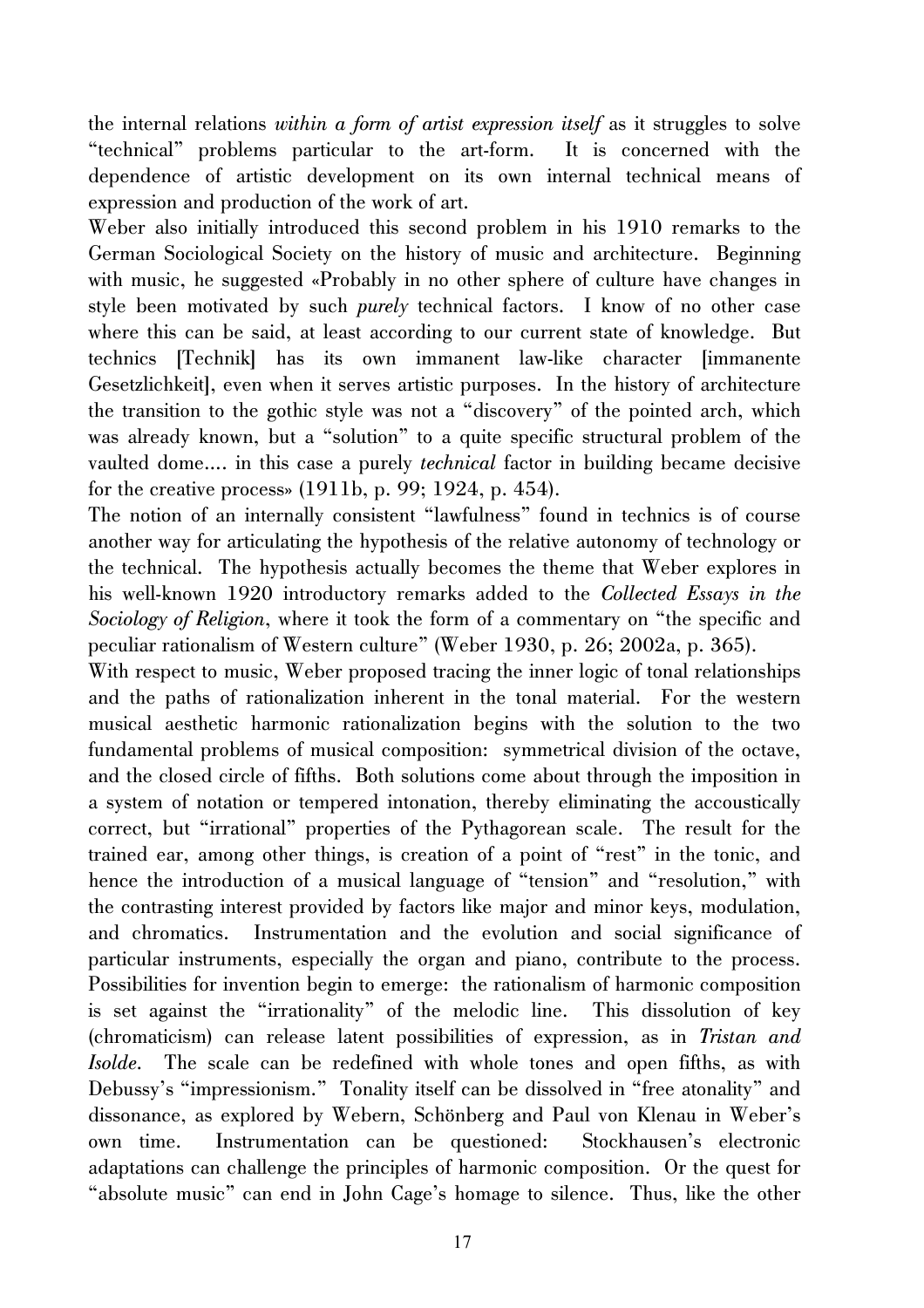arts, music's development can be understood from the perspective of the rationalization of technique that pervades western culture as a whole.

As with music, so also with architecture. In the 1920 introduction, among numerous examples one set of comparisons stands out in particular: «There have been Gothic arches as decorative features elsewhere, in the ancient world and in Asia; apparently even Gothic cross-vaulting was not unknown in the East. But what is lacking elsewhere is the rational use of the Gothic vault as a means of distribution of thrust, as a means of roofing differently shaped spaces, and, especially, as a construction principle of great monumental buildings. It also serves as the basis of a *style* embracing sculpture and painting, like that created in the Middle Ages. Also, although the technical foundations were derived from the East, only the West has solved the problem of the dome, and achieved the kind of "classical" rationalization of the whole of art that the Renaissance created here. In painting this was attained through the rational use of linear and aerial perspective» (1930, p. 15; 2002a, p. 356).

The remark could be read as a summation of Weber's encounter with the culture of the Renaissance in Italy, conceived in this instance from the standpoint of the effort to solve a problem of technical rationalism in the construction of space, and the implications of that solution for "style" in architecture as well as in painting and sculpture. One of its most important effects, as he noted elsewhere, was to use technical rationalism "as a means for fulfilling artistic tasks which had until then been scarcely suspected" and to convey a new sense of the "feeling for the human body" (1968a, pp. 520-1; 1949, p. 30). The vague notion of an "artistic impulse" or *Kunstwollen* postulated by Alois Riegl, so familiar to historians of art, was thus deftly chained to the task of solving essentially technical problems, which then contributed to the formation of new styles.

Consider a final example drawn from Italian Renaissance painting, where a perfect illustration of the role performed by "technique" can be found in the quattrocento work of Piero della Francesca. Though not mentioned by Weber, Piero's efforts as a mathematician in his theoretical treatise, *De prospectiva pingendi*, to solve the geometrical problems of *commensuratio* or perspective contributed directly to his accomplishments as an innovative artist. The solution he proposed to the technical problem of proportionality was constitutive of the art-form, as is especially evident in the well-documented *The Flagellation of Christ* (sometimes also referred to as *The Dream of St. Jerome*). In this small scene for an altarpiece, the scientific proof of perspective becomes the basis for Piero's unusual asymmetrical format and perspectival structure, a radical departure from traditional representations of the familiar biblical scene (see Elkins 1987). The split scene in the *Flagellation*, a foreground of three figures conversing in the piazza on the right, the flagellation proper of three figures and two observers retreating within the praetorium on the left, permits a complex treatment of light, which geometric reconstruction (aided today by computerized models) shows coming from opposite directions. One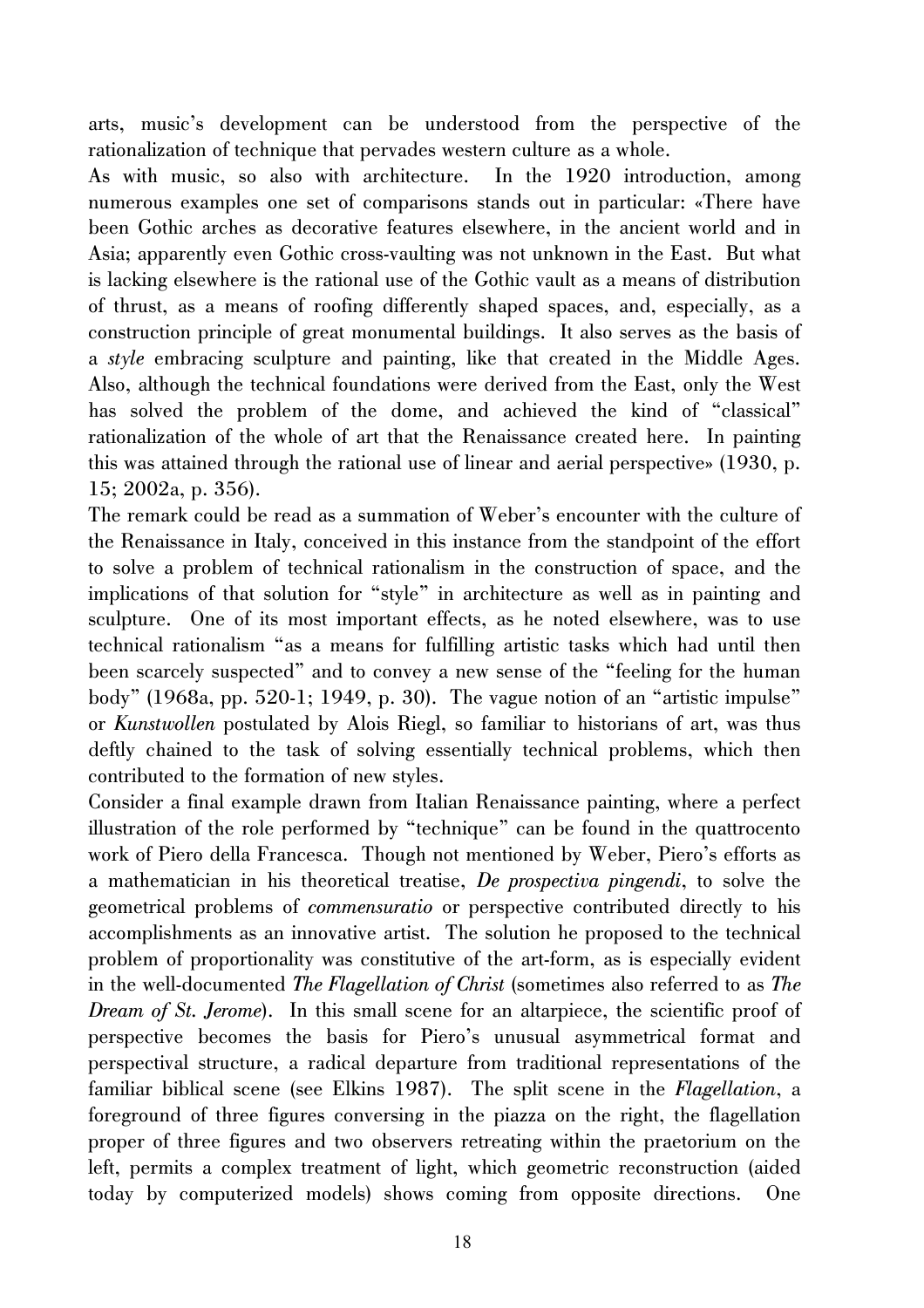authority concludes that "Piero has employed an entirely rational construction to create an effect that appears irrational." But of course there is a "rational" point to the method: "By doing so, he marks the Praetorium [where the flagellation occurs] as a divine sanctuary and the biblical event taking place within it as a miraculous apparition" (Lavin 1992, pp. 21-22). Piero's carefully calculated asymmetries have also opened the doors through the centuries to widely divergent levels of interpretation of the painting's subject and meaning, from the view that it is really an allegory of Christian persecution to the proposition that it is a premonition of the nightmare of invasion from the East! For Piero's scientific mind, of course, the *Flagellation* represented a small-scale study from the draftsman's table demonstrating how to apply in art his own scientific proof of perspective. It is another instance, borrowing Weber's comment on Leonardo, of "raising art to the level of 'science'" (1951, p. 151).

## 6. *Conclusion*

I began this essay with a reference to the allegation of a "mysterious" gap in Max Weber's thinking about cultural sociology. I would like to end it with the suggestion that enough has been said to bridge that gap and disperse the fog of mystery with the clarifying breeze of understanding. Of course, as my discussion and the observations of the historians of art and design have shown, Weber's own fragmentary reflections on cultural sociology and art occur within a larger field of concepts, ideal types, hypotheses, methodological prescriptions, and historical problematics. But it is not necessary to master the complexity in all these topics for informed and insightful investigation to proceed. The advantage of the Weberian approach is not that it is theoretically driven or methodologically constrained, but rather that it is open to the formulation of *problems* which address the possibility – social, economic, technical, intellectual, spiritual, religious – of the production, consumption and subjective meaning of the work of art.

We could say, then, that a concentrated dose of "theorizing" the work of art can go a long way, and that "method" has its limits. In this respect the growth of our knowledge is not so much a matter of staking a methodological claim to "strong" or "weak" programs in cultural sociology, but of identifying engaging substantive problematics. Only when we investigate the problems posed by art, as illustrated briefly in these pages, will we have begun to trace the contours of a Weberian cultural sociology and give it significant intellectual content.

*Notes*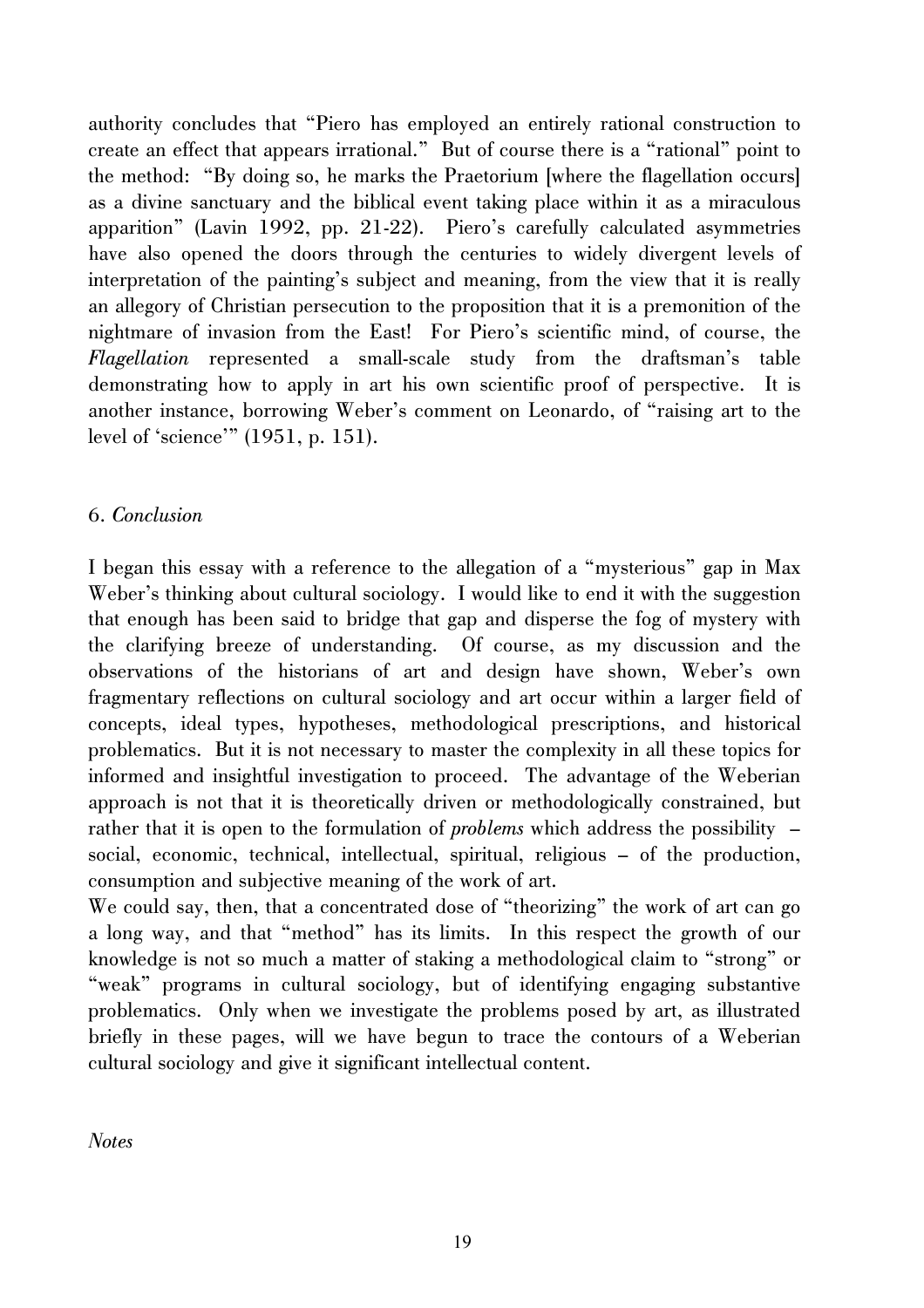<span id="page-19-0"></span>([1](#page-1-0)) For work that agrees with my assertion see Peukert 1989, Schroeder 1992, Gephart 1999, Kim 2002.

([2](#page-4-0)) Weber would have been familiar with Wölfflin's ideas not only from *Classic Art* (1st ed. 1898) and *Principles of Art History* (lst ed., 1915), but also from Wölfflin's synoptic statement, "Ueber den Begriff des Malerischen [On the Concept of the Painterly]" (1913), published as the lead article in the same number of *Logos* as Weber's own essay, "On Some Categories Interpretive Sociology" (1913b).

([3](#page-5-0)) The evidence in the case of Dohrn comes from a letter of Marianne Weber's to Max Weber, 28 April 1908 (Max Weber Papers, Berlin, 30/1), reporting on a day spent with Dohrn and Karl Schmidt, owner of the Dresdner Werkstätten, conversing about "democracy" and the new garden city development at Hellerau, where Dohrn became director. Dohrn, she reported, "reads your methodological writings with ardor." Dohrn was also a follower of Friedrich Naumann, then a member of the Reichstag and the Webers' close personal friend, who wrote numerous articles on the new directions in art and design.

([4](#page-6-0)) The suggestion that Weber "liked to quote" Schiller's phrase is made by Hans Gerth in the "Introduction" to Weber 1946, p. 51. But Schiller never used the *Entzauberung der Welt* phrase, instead commenting on the *Entgötterung der Natur* in one of his famous poems, "The Gods of Greece," which begins with the line, "Beautiful world, where have you gone? Return again… [Schöne Welt, wo bist du? – Kehre wieder…]" This "dis-godding" or depriving of deities and divine nature is at the center of Schiller's lament for the passing of an age in which divinity dwelled in the world, inhabiting souls and objects in polytheistic delight. Schiller also viewed our post-classical world as so deeply and fundamentally secularized and rationalized as to make a return to these origins impossible. Nevertheless, the poem announces that humanity would not be able to resist the longing for a return to mythic and archaic origins, for a condition of de-differentiation, for a life in the imaginary "other world" of divine or "pure" presence and transcendent meaning. A possible moment of reconciliation between our rationalized world and our deepest longings is expressed in the last lines: "All that is to live in endless song/ Must in lifetime first be drowned [Was unsterblich im Gesang soll leben/ Muss im Leben untergehen]" (revised second version). Notwithstanding the linguistic differences, it can be said that in a general sense Weber's commentary is congruent with Schiller's message. As an example of the association, when Marianne Weber first introduced the idea of disenchantment in the biography of her husband, she chose the following words: "…religious feelings and experiences are treated intellectually, the process of *rationalization* dissolves the magical notions and increasingly 'disenchants' the world and renders it godless ['entzaubert' und entgöttert zunehmend die Welt]" (1988, p. 333; 1926, p. 348), a revealing juxtaposition of Weberian and Schillerian language.

([5](#page-8-0)) In 1908 Weber mentions using the two volume Florence guide by Paul Schubring (1903, 1908).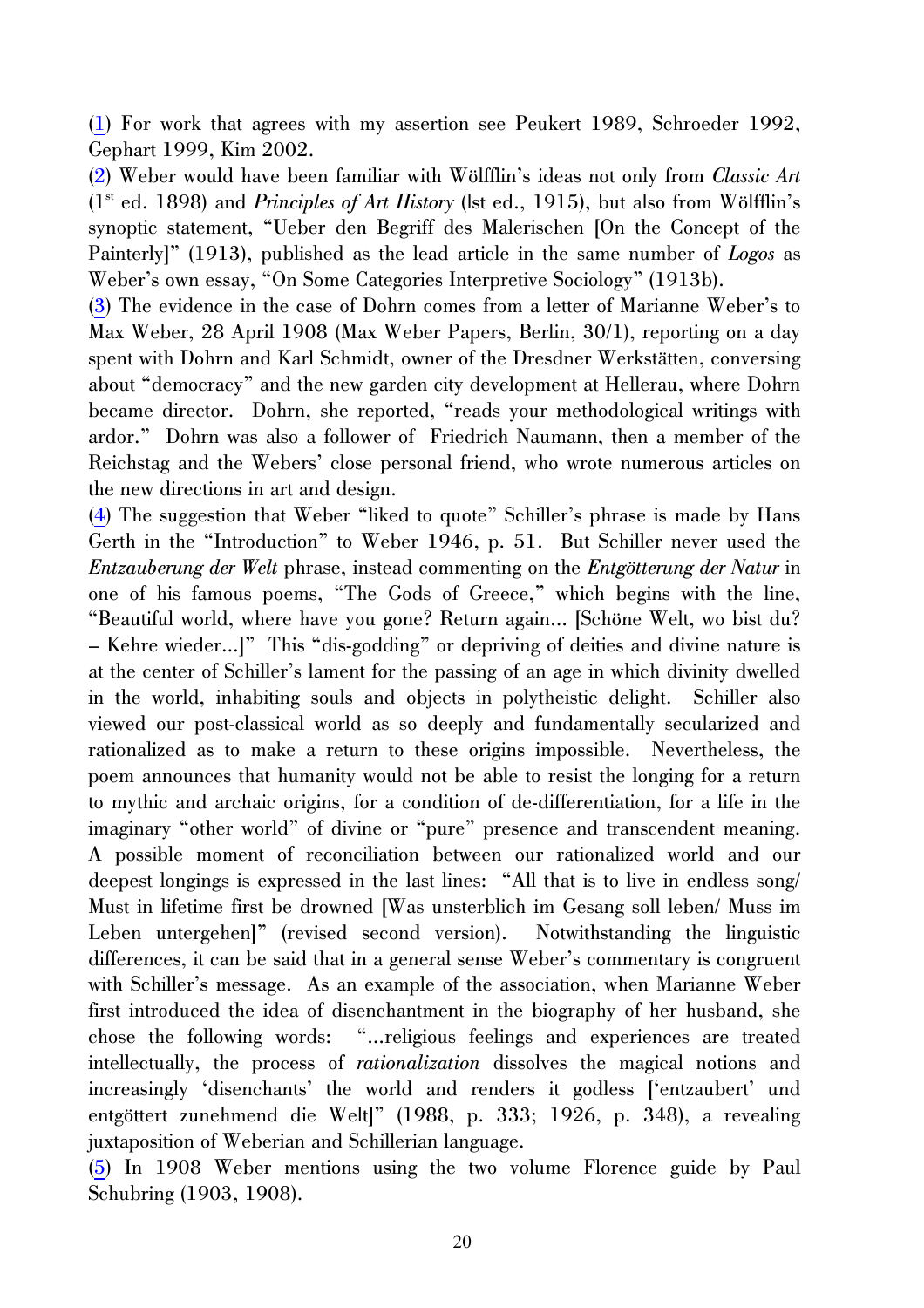<span id="page-20-0"></span>([6](#page-8-0)) Probably the essay, "Das Werk und der Künstler," first published in 1898 in the *Deutsche Rundschau*, and reprinted in Neumann 1927, ch. 7. The original letter reads, "Da mein Fach mich verdammt, mich zunächst in die *Zustände* des Altertums zu vergraben und nur über diesen zäh-materiellen Umweg an den *Menschen* des Altertums gelangen zu können, so fehlt für mich vorerst noch die – nicht objektiv, aber nach dem "Geist meines Ressorts" – notwendige Brücke zu dem Gebiet Ihrer Studien."

([7](#page-9-0)) Because of ambiguities in the terminology, Weber's original bears quoting: "*Später* hoffe ich Ihnen einmal eine Soziologie der Cultur-*Inhalte* (Kunst, Litteratur, Weltanschauung) zu liefern, auerhalb *dieses* Werkes oder als selbständigen Ergänzungsband."

([8](#page-10-0)) The phrase appears in Weber's letter to Heinrich Rickert, 2 April 1905, in which he announces the completion of the second part of *The Protestant Ethic*: "Im Juni/Juli erhalten Sie einen Sie vielleicht interessierenden culturgeschichtlichen Aufsatz (Askese des Protestantismus als Grundlage der modernen *Berufs*cultur, eine Art 'spiritualistischer' Construktion der modernen Wirtschaft" (Max Weber Papers , 25).

([9](#page-10-0)) I quote the Baehr and Wells translation, based on the original 1904/1905 essays. Parsons' published translation, based on the revised 1920 text, reads: "But it is, of course, not my aim to substitute for a one-sided materialistic an equally one-sided spiritualistic causal interpretation of culture and history. Each is equally possible, but each, if it does not serve as the preparation, but as the conclusion of an investigation, accomplishes equally little in the interest of historical truth" (1930, p. 183). The publisher deleted the italics and inverted commas from Parsons' actual original version, thus diminishing the force of the passage, a regrettable editorial "correction" that obscured Weber's meaning, as I have shown in detail elsewhere (Scaff 2006 [forthcoming]).

#### *Literature*

Albert, Gert, Agathe Bienfait, Steffen Sigmund, Claus Wendt, eds. 2003. *Das Weber-Paradigma: Studien zur Weiterentwicklung von Max Webers Forschungsprogramm*. Tübingen: Mohr Siebeck.

Alexander, Jeffrey C. 2003. *The Meanings of Social Life: A Cultural Sociology*. New York: Oxford University Press.

Baxandall, Michael. 1985. *Patterns of Intention: On the Historical Explanation of Pictures*. New Haven: Yale University Press.

Braun, Christoph. 1992. *Max Webers "Musiksoziologie"*. Laaber: Laaber-Verlag.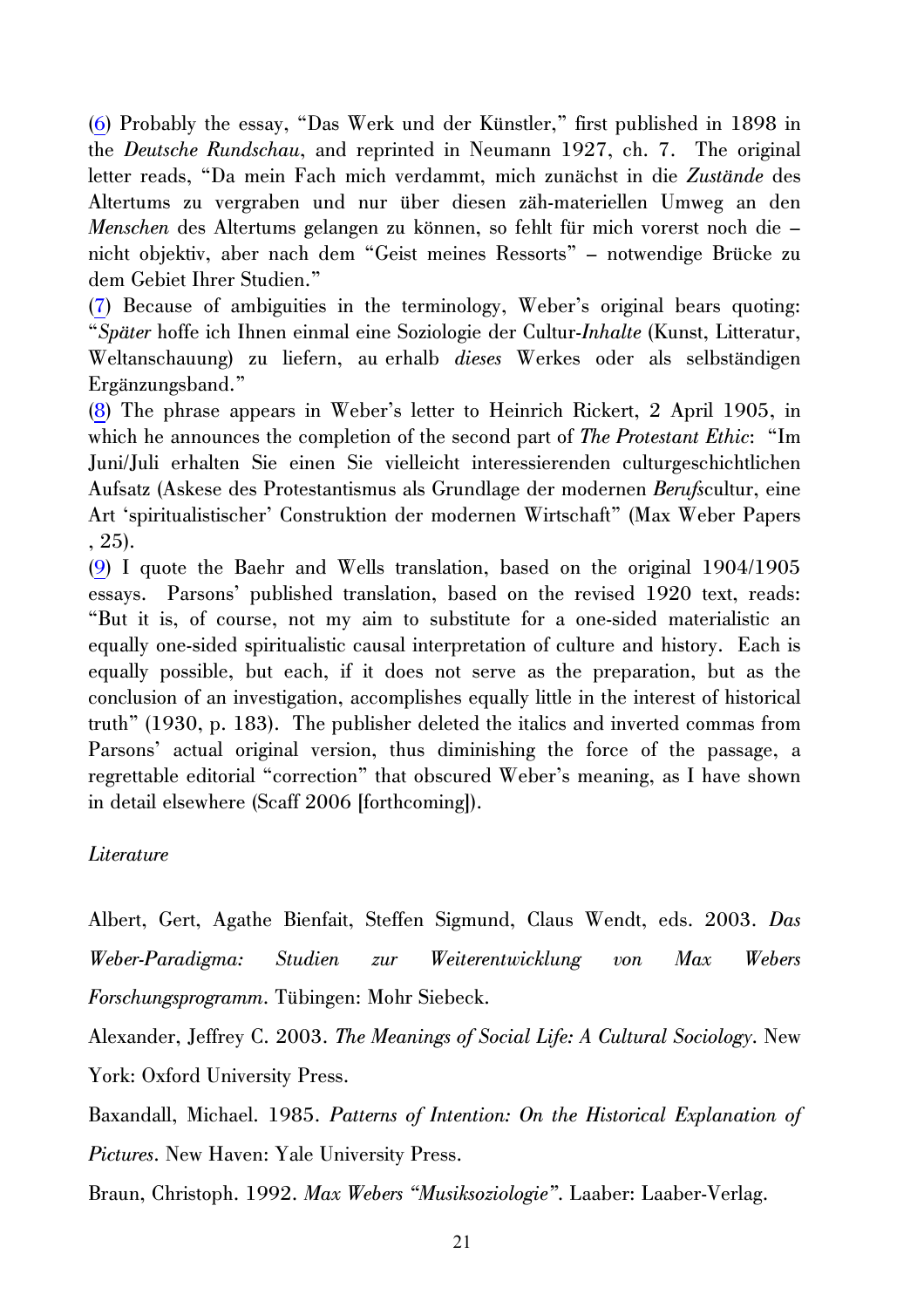Chalcraft, David. 1999. "Love and Death. Weber, Wagner and Max Klinger," in *Max Weber and the Culture of Anarchy*, ed. Sam Whimster. London: Macmillan, pp. 196-213.

Clark, T. J. 1999. *Farewell to an Idea: Episodes from a History of Modernism*. New Haven: Yale University Press.

Elkins, James. 1987. "Piero della Francesca and the Renaissance Proof of Linear Perspective," *The Art Bulletin* 69: 220-30.

de la Fuente, Eduardo. 2004. "Max Weber and Charles Ives: The Puritan as Cultural Modernist," *Journal of Classical Sociology* 4: 191-214.

Gephart, Werner. 1998. *Handeln und Kultur. Vielfalt und Einheit der Kulturwissenschaften im Werk Max Webers*. Frankfurt: Suhrkamp.

Kiesel, Helmuth. 1994. *Wissenschaftliche Diagnose und dichterische Vision der Moderne*. Heidelberg: Manutius.

Kim, Duk-Yung. 2002. *Georg Simmel und Max Weber. Über zwei Entwicklungswege der Soziologie*. Opladen: Leske & Budrich.

Lavin, Marilyn Aronberg. 1992. *Piero della Francesca*. New York: Abrams.

Neumann, Carl. 1902. *Rembrandt*. Berlin: Spemann.

Neumann, Carl. 1927. *Jacob Burckhardt*. Munich: Bruckmann.

Peukert, Detlev J. K. 1989. *Max Webers Diagnose der Moderne*. Göttingen: Vandenhoeck & Ruprecht.

Podro, Michael. 1982. *The Critical Historians of Art*. New Haven: Yale University Press.

Scaff, Lawrence A. 1989. *Fleeing the Iron Cage: Culture, Politics, and Modernity in the Thought of Max Weber*. Berkeley: University of California Press.

Scaff, Lawrence A. 1994. "Max Webers Begriff der Kultur," in *Max Webers Wissenschaftslehre: Interpretation und Kritik*, ed. Gerhard Wagner and Heinz Zipprian. Frankfurt: Suhrkamp, pp. 678-99.

Scaff, Lawrence A. 2000. "Weber on the Cultural Situation of the Modern Age,"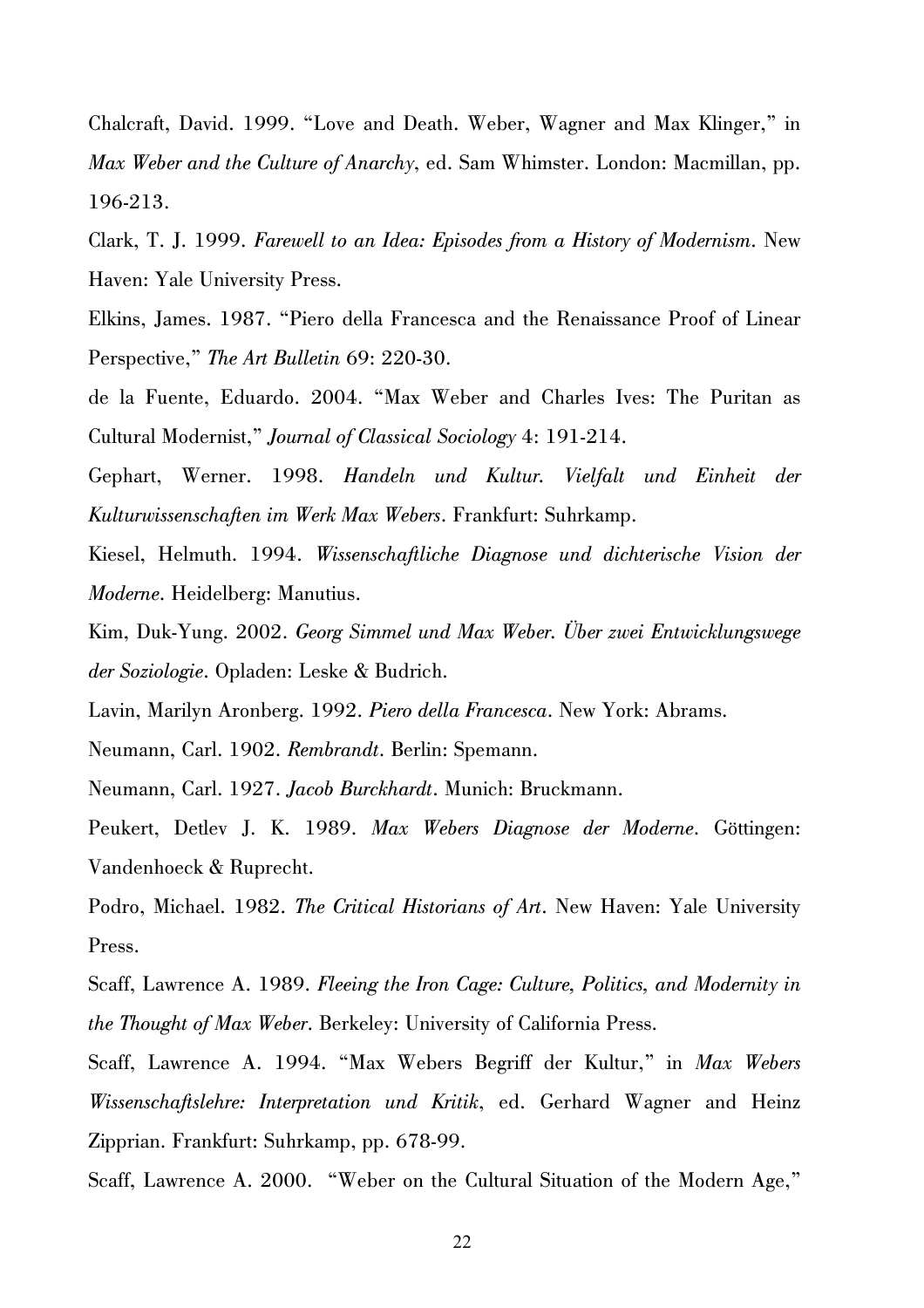in *The Cambridge Companion to Weber*, ed. Stephen Turner. Cambridge: Cambridge University Press, pp. 99-116.

Scaff, Lawrence A. 2006. "The Creation of the Sacred Text: Talcott Parsons Translates 'The Protestant Ethic and the Spirit of Capitalism'", *Max Weber Studies* (forthcoming)

Schießl, Johannes. 1998. *Das Verhältnis von Religion und Musik bei Max Weber*. München: Kopierladen.

Schroeder, Ralph. 1992. *Max Weber and the Sociology of Culture*. London: Sage.

Schubring, Paul. 1903. *Florenz II: Bargello, Domopera, Akademie, Kleinere Sammlungen, Moderner Cicerone*. Stuttgart: Union.

Schubring, Paul. 1908 [1903]. *Florenz I. Die Gemälde-Galerien der Uffizien und des Palazzo Pitti, Moderner Cicerone*. Stuttgard: Union, 2nd ed.

Schwartz, Frederic J. 1996. *The Werkbund: Design Theory and Mass Culture before the First World War*. New Haven: Yale University Press.

Shields, Mary. 1999. "Max Weber and German Expressionism," in *Max Weber and the Culture of Anarchy*, ed. Sam Whimster. London: Macmillan, pp. 214-31.

Swatos, William H, and Lutz Kaelber, eds. 2005. *The Protestant Ethic Turns 100: Essays on the Centenary of the Weber Thesis*. Boulder: Paradigm.

Swedberg, Richard. 1998. *Max Weber and the Idea of Economic Sociology*. Princeton: Princeton University Press.

Weber, Marianne. 1926. *Max Weber, Ein Lebensbild*. Tübingen: Mohr (Siebeck).

Weber, Marianne. 1988. *Max Weber: A Biography*, tr. Harry Zohn. New Brunswick: Transaction.

Weber, Max. 1904a. "Geleitwort," *Archiv für Sozialwissenschaft und Sozialpolitik* 19: i-vii.

Weber, Max. 1904b. "Die 'Objektivität' sozialwissenschaftlicher und sozialpolitischer Erkenntnis," in *Gesammelte Aufsätze zur Wissenschaftlehre*, ed. J. Winckelmann. Tübingen: Mohr (Siebeck), 3<sup>rd</sup> ed.1968. pp. 146-214.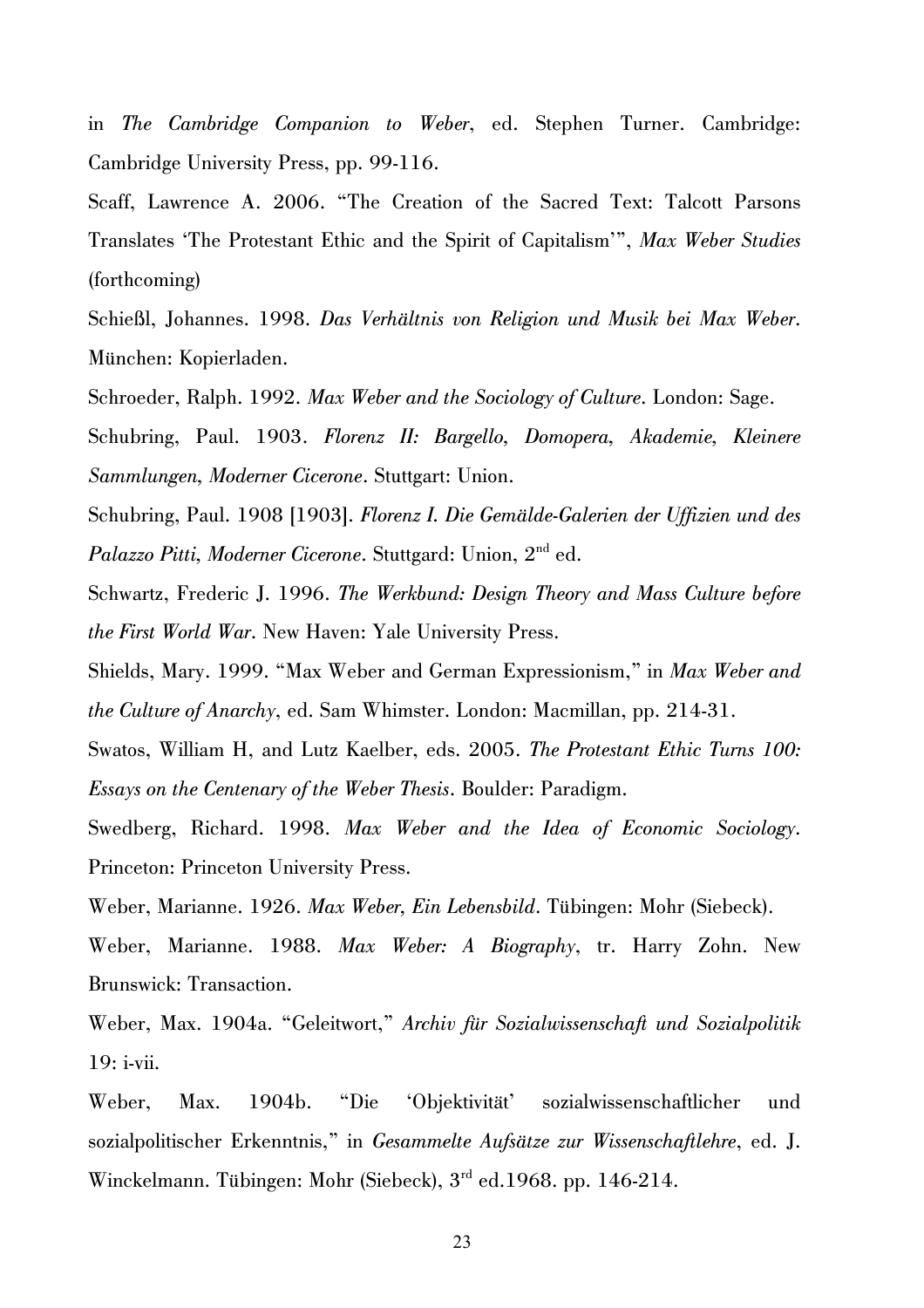Weber, Max. 1911a. "Geschäftsbericht," *Verhandlungen des Ersten Deutschen Soziologentages vom 19.-22. Oktober 1910 in Frankfurt a. M.* Tübingen: Mohr (Siebeck), pp. 39-62.

Weber, Max. 1911b. [Diskussionsbeitrag in der Debatte über: Werner Sombart, Technik und Kultur," *Verhandlungen des Ersten Deutschen Soziologentages vom 19.- 22. Oktober 1910 in Frankfurt a. M.* Tübingen: Mohr (Siebeck), pp. 95-101.

Weber, Max. (1913a) 1964. "Gutachten zur Werturteilsdiskussion im Ausschuss des Vereins für Sozialpolitik," in Eduard Baumgarten, *Max Weber. Werk und Person*. Tübingen: Mohr (Siebeck), pp. 102-39.

Weber, Max. 1913b. "Ueber einige Kategorien der verstehenden Soziologie," *Logos* 4: 253-94.

Weber, Max. 1920. *Gesammelte Aufsätze zur Religionssoziologie*. Mohr (Siebeck), vol. 1.

Weber, Max. 1924. *Gesammelte Aufsätze zur Soziologie und Sozialpolitik*, ed. Marianne Weber. Tübingen: Mohr (Siebeck).

Weber, Max. 1930. *The Protestant Ethic and the Spirit of Capitalism*, tr. Talcott Parsons. New York: Scribner's Sons.

Weber, Max. 1936. *Jugendbriefe*, ed. Marianne Weber. Tübingen: Mohr (Siebeck).

Weber, Max. 1946. *From Max Weber: Essays in Sociology*, tr. and ed. Hans H. Gerth and C. Wright Mills. New York: Oxford University Press.

Weber, Max. 1949. *The Methodology of the Social Sciences*, tr. and ed. Edward A. Shils and Henry A. Finch. Glencoe: Free Press.

Weber, Max. 1951. *The Religion of China: Confucianism and Taoism*, tr. and ed. Hans H. Gerth. New York: Macmillan.

Weber, Max. 1958. *The Rational and Social Foundations of Music*, tr. and ed. Don Martindale, Johannes Riedel, Gertrude Neuwirth. Carbondale: Southern Illinois University Press.

Weber, Max. 1968a. *Gesammelte Aufsätze zur Wissenschaftslehre*, ed. Johannes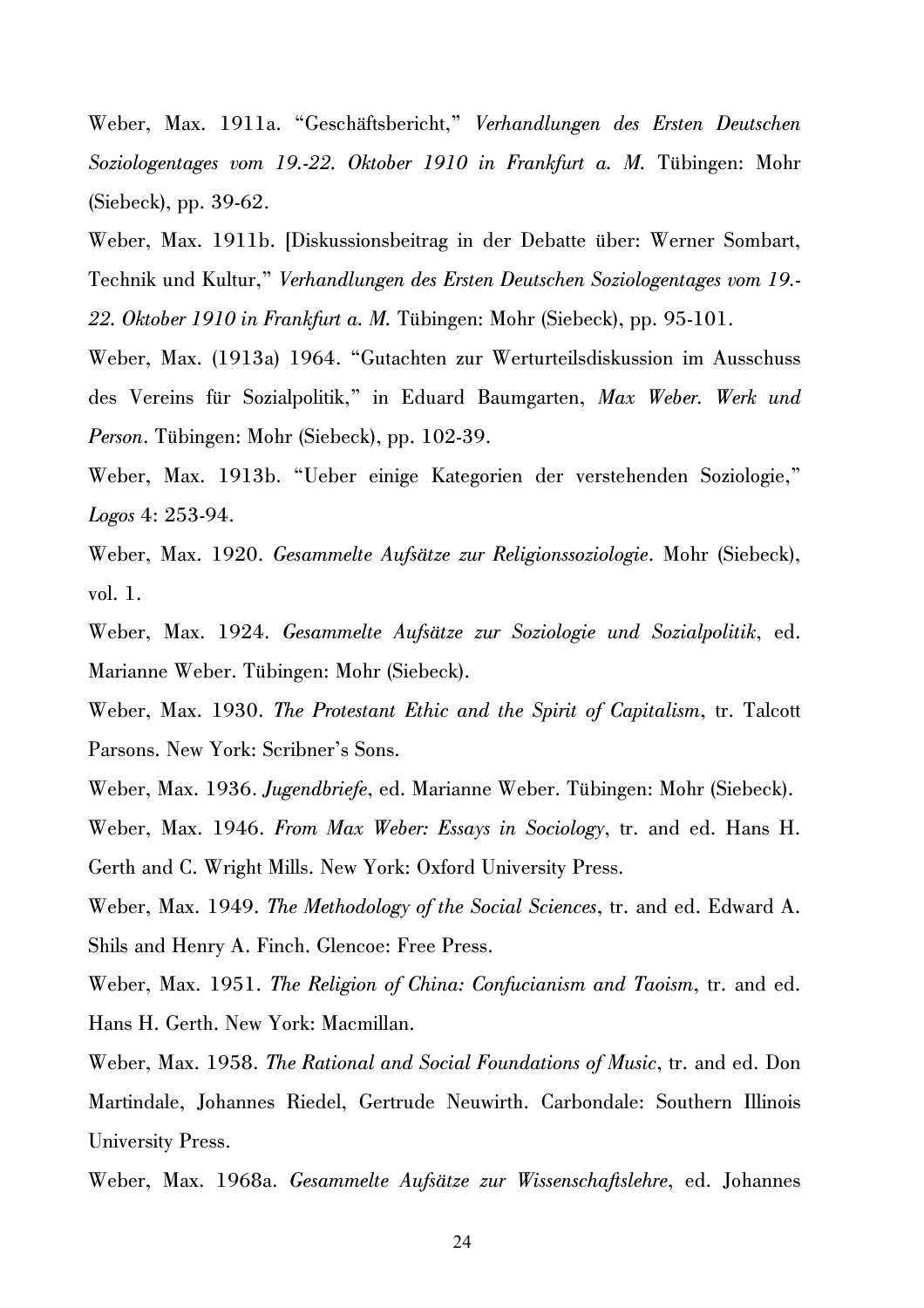Winckelmann. Tübingen: Mohr (Siebeck), 3<sup>rd</sup> ed.

Weber, Max. 1968b. *Economy and Society*, ed. and tr. Guenther Roth and Claus Wittich. Bedminster, 3 vols.

Weber, Max. 1976. "Towards a Sociology of the Press" (tr. Hanno Hardt), *Journal of Communication* 26: 96-101.

Weber, Max. 1981. "Some Categories of Interpretive Sociology," tr. Edith E. Graber. *The Sociological Quarterly* 22: 151-80.

Weber, Max. 1990. *Briefe 1906-1908. Max Weber Gesamtausgabe* II/5, ed. M. Rainer Lepsius and Wolfgang J. Mommsen. Tübingen: Mohr (Siebeck).

Weber, Max. 1998. "Preliminary Report on a Proposed Survey for a Sociology of the Press," tr. Keith Tribe. *History of the Human Sciences* 11 (May), 111-20.

Weber, Max. 1999. *Essays in Economic Sociology*, ed. Richard Swedberg. Princeton: Princeton University Press.

Weber, Max. 2002a. *The Protestant Ethic and the "Spirit" of Capitalism and Other Writings*, ed. and tr. Peter Baehr and Gordon Wells. Penguin.

Weber, Max. 2002b. "Voluntary Associational Life (*Vereinswesen*)" (tr. Sung Ho Kim), *Max Weber Studies* 2: 199-209.

Weber, Max. 2003. *Briefe 1913-1914. Max Weber Gesamtausgabe* II/8, ed. M. Rainer Lepsius and Wolfgang J. Mommsen. Tübingen: Mohr (Siebeck).

Weiller, Edith. 1994. *Max Weber und die literarische Moderne. Ambivalented Begegnungen zweier Kulturen*. Stuttgart: Metzler.

Whimster, Sam, ed. 1999. *Max Weber and the Culture of Anarchy*. London: Macmillan.

Wölfflin, Heinrich. 1908. *Die klassische Kunst. Eine Einführung in die Italienische Renaissance*. München: F. Bruckmann, 4<sup>th</sup> ed. [I<sup>st</sup> ed. 1898]

Wölfflin, Heinrich. 1913. "Ueber den Begriff des Malerischen," *Logos* 4: 1-7.

Wölfflin, Heinrich. 1950. *Principles of Art History: The Problem of the Development of Style in Later Art*, tr. M. D. Hottinger. New York: Dover [translation of